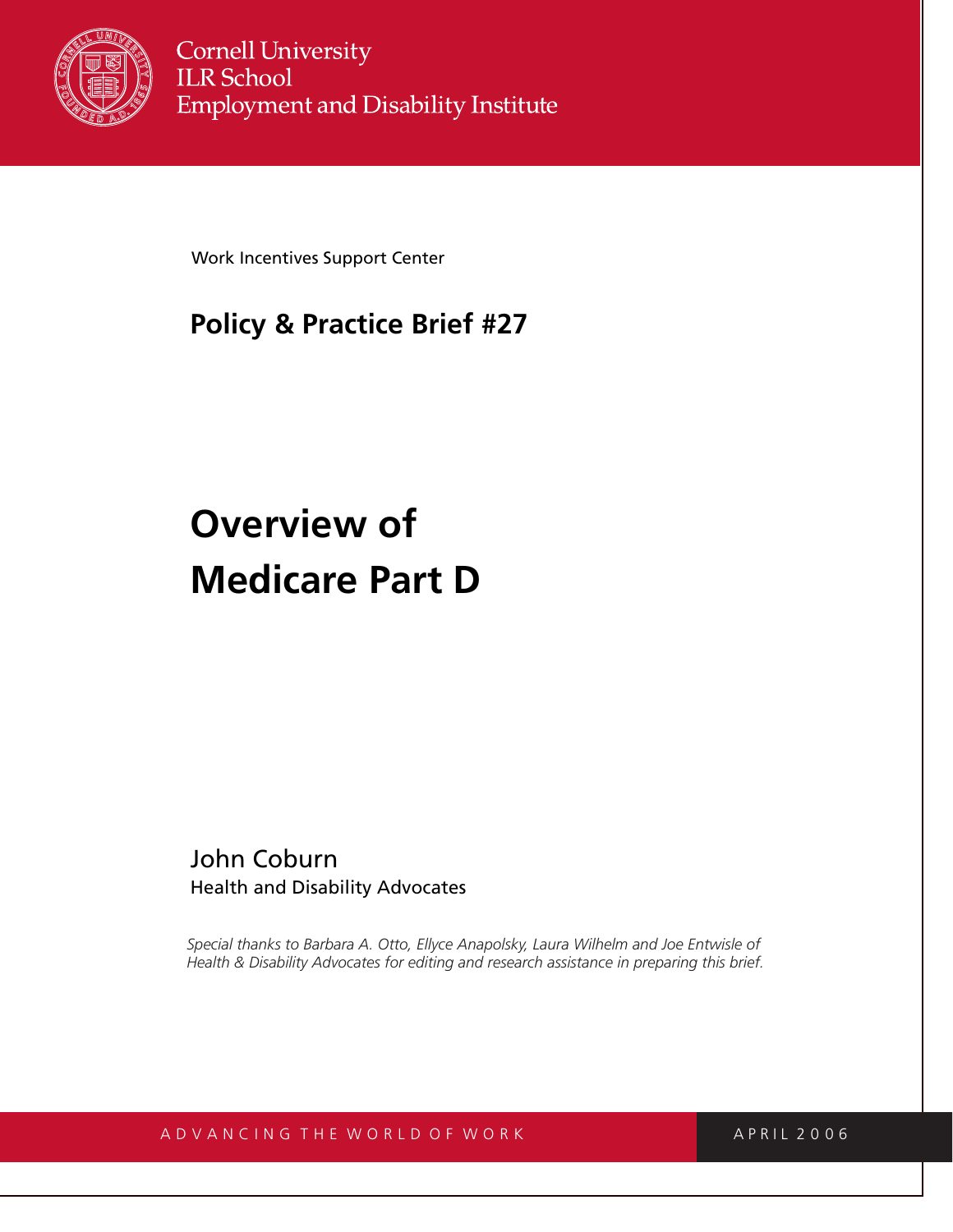This is one of a series of articles written for benefits specialists employed by Benefits Planning, Assistance and Outreach projects and attorneys and advocates employed by Protection and Advocacy for Beneficiaries of Social Security programs. Materials contained within this policy brief have been reviewed for accuracy by the Social Security Administration (SSA), Office of Employment Support. However, the thoughts and opinions expressed in these materials are those of the authors and do not necessarily reflect the viewpoints or official policy positions of the SSA.The information, materials and technical assistance are intended solely as information guidance and are neither a determination of legal rights or responsibilities, nor binding on any agency with implementation and/or administrative responsibilities.

# **Table of Contents**

| Part I: Assisting in the Individual's Transition from Their Current Drug<br>Coverage to a Part D Plan & Helping Him or Her Understand the Transition |
|------------------------------------------------------------------------------------------------------------------------------------------------------|
|                                                                                                                                                      |
|                                                                                                                                                      |
|                                                                                                                                                      |
|                                                                                                                                                      |
|                                                                                                                                                      |
| Part II: Assisting the Individual in Understanding What Level of<br>Part D Financial Assistance or "Extra Help" is Currently Available               |
|                                                                                                                                                      |
|                                                                                                                                                      |
|                                                                                                                                                      |
|                                                                                                                                                      |
| Assistance in Paying for Prescription Drugs for                                                                                                      |
|                                                                                                                                                      |
| Automatic Enrollment into Both "Extra Help" and a Part D PDP for                                                                                     |
|                                                                                                                                                      |
| Medicare Savings Programs Enrollees and SSI Beneficiaries Without Medicaid 12                                                                        |
|                                                                                                                                                      |
|                                                                                                                                                      |
| Assistance in Paying for Drugs Under Part D for Other                                                                                                |
|                                                                                                                                                      |
| Automatic Enrollment into "Extra Help" and Facilitated Enrollment                                                                                    |
|                                                                                                                                                      |
| Low-Income Beneficiaries Who Must Apply for "Extra Help"                                                                                             |
|                                                                                                                                                      |
|                                                                                                                                                      |
|                                                                                                                                                      |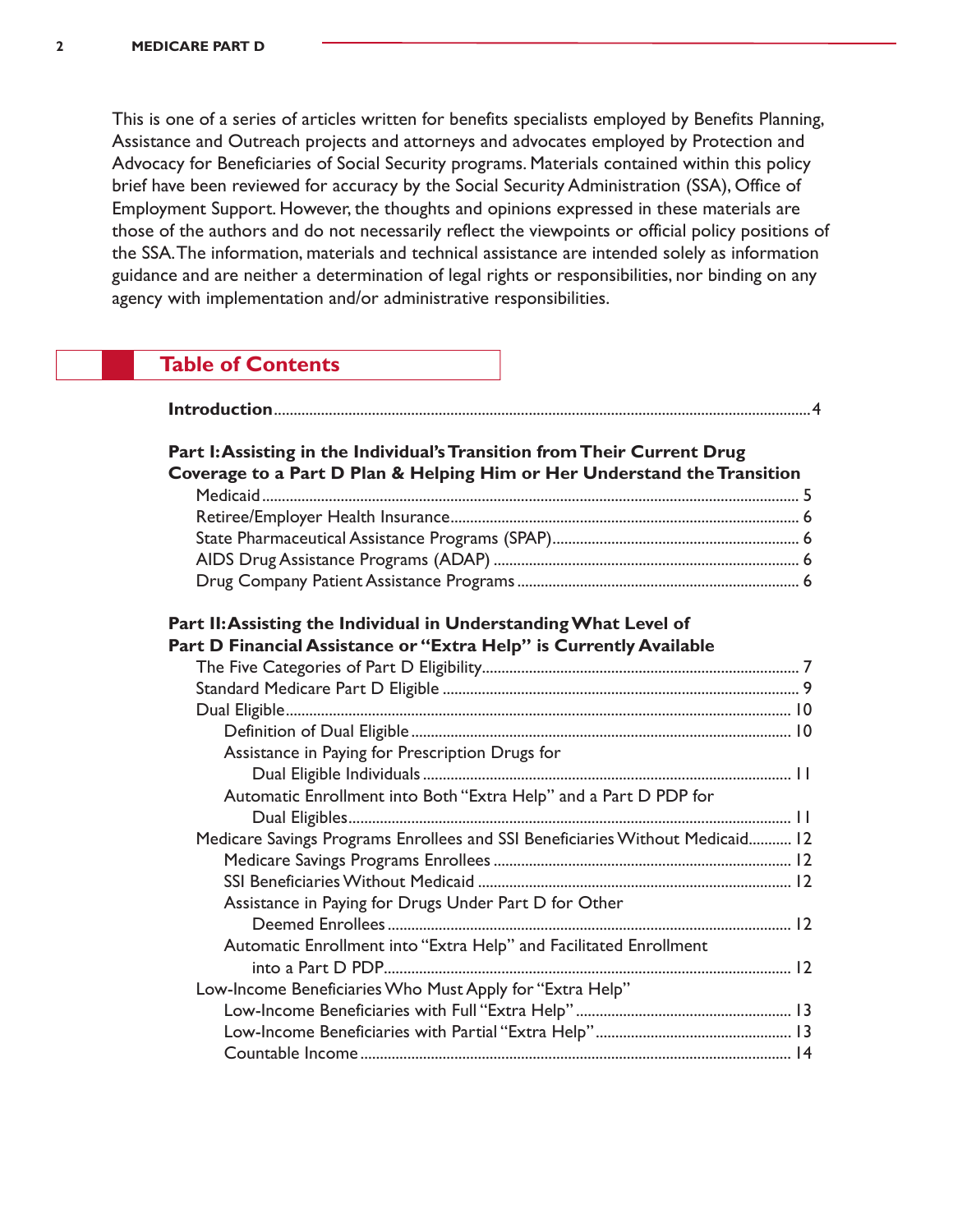#### **Part III: Assisting the Individual in Understand How Employment Income will Impact the Level of Financial Assistance or "Extra Help" Available Under Medicare Part D**

| Changes to QMB, SLMB, QI or SSI Beneficiaries without Medicaid Status 17 |  |
|--------------------------------------------------------------------------|--|
|                                                                          |  |

# **Part IV: Assisting the Individual in Understanding the Interaction of the SSA Work Incentives with Medicare Part D**

# **Part V: Assisting the Individual in Understanding How to Manage His or Her Part D Benefit to Assure Coverage of Needed Medications**

# **Part VI: Assisting the Individual in Making An Informed Choice About Picking a Prescription Drug Plan**

| Initial Enrollment Periods, Special Enrollment Periods, and the |  |
|-----------------------------------------------------------------|--|
|                                                                 |  |
|                                                                 |  |
|                                                                 |  |
|                                                                 |  |
|                                                                 |  |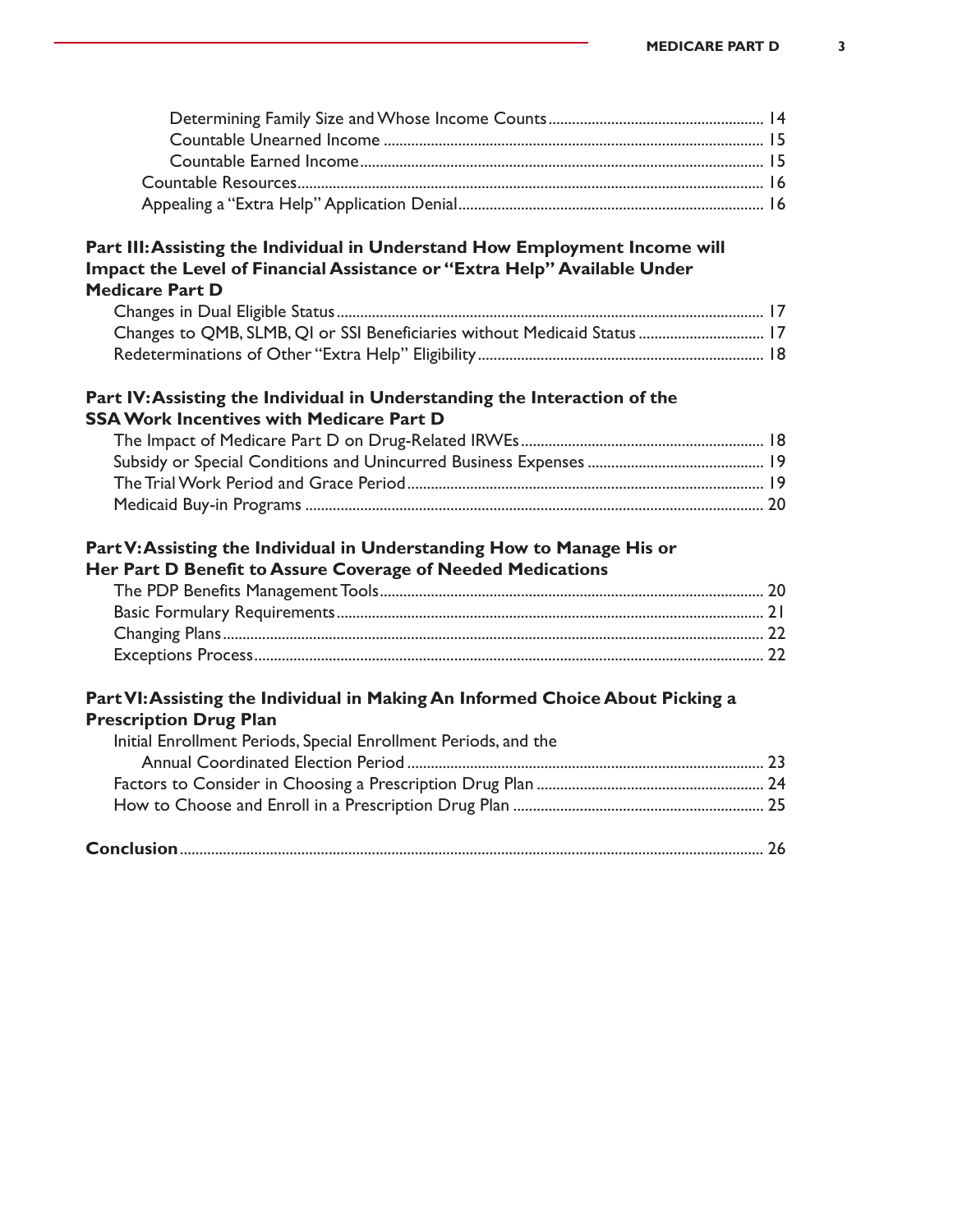#### **Introduction**

The Medicare Modernization Act of 2003<sup>1</sup> ("MMA") represents one of the largest expansions in a public benefits program since the 1960's. While the legislation has numerous provisions, the most significant for people with disabilities is the creation of a new prescription drug program called Medicare Part D. Prior to this legislation, Medicare only provided drug coverage in limited circumstances. These circumstances included its Part B coverage for individuals with end stage renal disease or that offered by certain Medicare Advantage Plans. Beginning in 2006 however, Medicare will provide prescription drug coverage in several different forms to all individuals who are entitled to Medicare Part A and/or enrolled in Part B.

Unlike other health care entitlement programs, Medicare Part D provides varying levels of prescription drug assistance, depending on an individual's income level and eligibility for other programs.<sup>2</sup> For example, an individual who is enrolled in both Medicare and Medicaid will generally pay only a small co-payment for his or her medications. In contrast, an individual with a larger Social Security Disability Insurance (SSDI) check of \$1400 may be responsible for 100% of his or her drug costs during certain periods of the year.

In addition to the varying levels of coverage, Medicare Part D does not utilize one standard drug formulary with one set of rules for accessing medications. Rather, Medicare Part D includes a variety of competing Prescription Drug Plans (PDPs) provided by private insurance companies.<sup>3</sup> As such, Medicare Part D offers eligible Medicare beneficiaries many plans to choose from, each with a different drug formulary and different rules. Individuals are asked to choose a plan, or in some cases, a plan is chosen for them. As explained below, individuals should carefully consider several different factors before enrolling a particular drug plan.

For those Medicare beneficiaries considering employment, earned income's impact on Medicare Part D becomes yet another factor to consider in making an informed decision to return to work. Those Medicare beneficiaries already in the workforce should seek benefits management advice to ensure that they maximize their new Part D coverage. In all cases, Medicare Part D will become a permanent fixture on the landscape of both workforce development and benefits planning.

This brief will assist the BPAO and PABSS Project staff in gaining a working knowledge of these new benefits. It will also provide the framework for adding Medicare Part D implications into the counsel and advice provided to individuals making employmentrelated decisions. BPAO and PABSS must be able to provide counsel and advice in the following areas:

- Assisting the individual in understanding how his or her drug coverage has changed since Part D began (PART I);
	- Assisting the individual in understanding what Part D financial assistance or "extra help" is currently available (PART II);
- Assisting the individual in understanding how employment income will impact the level of financial assistance or "extra help" available under Medicare Part D (Part III);
- <sup>1</sup> Medicare Modernization Act of 2003, Pub. L. No. 108-173, § 1860D-14(a)(3)(C)-(D) (2003) [hereinafter MMA].
- <sup>2</sup> 42 C.F.R. §§ 418.3105, 423.773(c), and 418.3001; et seq.
- <sup>3</sup> Each PDP has its own formulary, though regulations provide requirements and recommendations on the structure and content of formularies. 42 C.F.R § 423.104.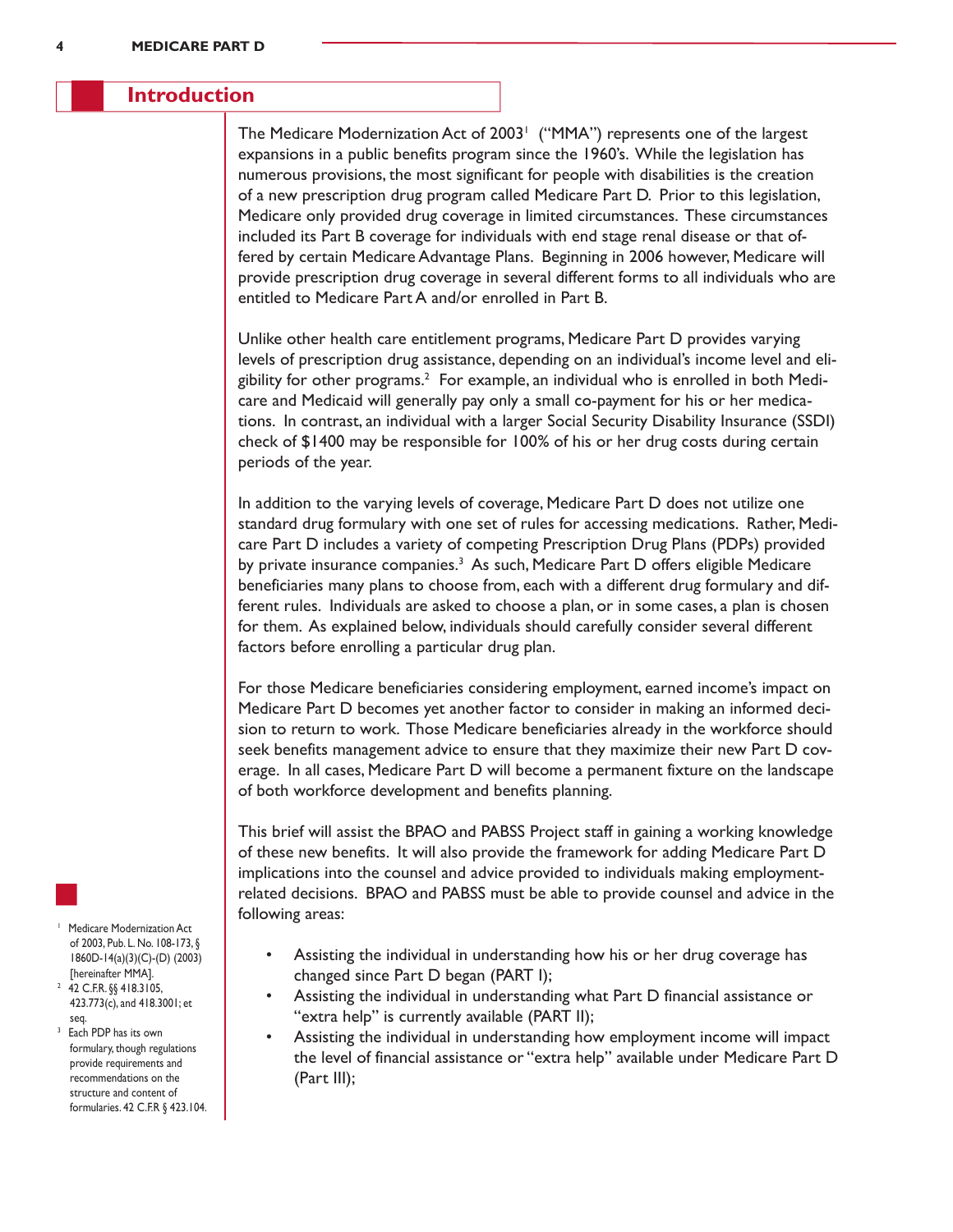- Assisting the individual in understanding the interaction of the SSA work incentives and Medicare Part D (Part IV);
- Assisting the individual in understanding how to manage his or her Part D benefits to ensure coverage of needed medications (PARTV); and
- Assisting the individual in making an informed choice when enrolling in one of Medicare's Prescription Drug Plans (PartVI).



## **Assisting in the Individual's Transition from their Current Drug Coverage to a Part D Plan & Helping Him or Her Understand the Transition**

Prior to implementation of Medicare Part D, Medicare beneficiaries used several different systems to pay for their prescription drugs. Many individuals, called "dual eligibles,"4 were enrolled in both Medicare and Medicaid, and as a result could access their drugs through the Medicaid system. Some individuals accessed medications through a retiree or employer health plan. Others accessed a state system such as a State Pharmaceutical Assistance Program<sup>5</sup> or the AIDS Drug Assistance Program<sup>6</sup> for drug coverage. Still others accessed various private discount cards or drug company patient assistance programs.<sup>7</sup> Because prescription drug coverage was not generally available under Medicare, individuals had to find these other sources to cover their prescription drug costs.

One of the largest changes impacting BPAO and PABSS Medicare consumers is the impact that Medicare Part D has on these other sources of prescription drug coverage. Some of these programs have been eliminated or will be eliminated in 2006. Other programs will limit when or how a Medicare beneficiary can access the program. Still other programs will limit access based on the level of assistance the individual receives from Medicare Part D.

In the first months of 2006, BPAO and PABSS staff may spend a lot of time talking to current and former customers about how their coverage will or has changed. Listed below is a brief description of the changes made to these other sources of prescription coverage in 2006.

**Medicaid:** Commencing January 1, 2006, individuals entitled to enroll in Medicare Part D will NOT be able to access the full formulary of prescription drugs provided by the Medicaid program. Only those prescription drugs expressly prohibited from coverage by Medicare Part D can be available to Medicare beneficiaries under Medicaid.<sup>8</sup> These prohibited Medicare Part D drugs include certain categories like barbiturates,<sup>9</sup> benzodiazepines,<sup>10</sup> and weight gain/loss drugs.<sup>11</sup> Each state Medicaid program can choose to cover some or all of the drugs in these excluded categories for Medicare beneficiaries. It is a good idea for BPAO and PABSS Projects to ask their state Medicaid agency which drugs will continue to be covered for Medicare Part D eligible beneficiaries. Medicaid will NOT cover a prescription drug that could be included in a Medicare Part D plan but happens to be missing from the formulary of the plan in which an individual is enrolled. The drug must be specifically excluded from Medicare coverage before Medicaid will pay for it.

<sup>4</sup> Social Security Act  $\S$  1935(c)(6) *available at* http://www.ssa.gov/ OP\_Home/ssact/title19/1935.htm.

- <sup>5</sup> State Pharmaceutical Assistance Programs (SPAP) are authorized by state law to provide pharmaceutical coverage or assistance.To be qualified for purposes of the MMA, the program must meet the requirements of 42 C.F.R § 423.464(e)(1).A list of CMS qualified programs is *available at* http://63.241.27.78/ medicarereform/states/qual\_spap\_ list.pdf as of November 8, 2005.
- <sup>6</sup> These are programs that are authorized under the RyanWhite Comprehensive AIDS Resources Emergency Act of 1990 Pub.L. No. 101-381 (1990), as amended.
- These are programs run by pharmaceutical companies to offer their medications to low-income individuals. U.S. Department of Health and Human Services, Office of Inspector General (OIG) Bulletin: *Patient Assistance Programs for Medicare Part D Enrollees*, 2005 *available at* http://www.oig.hhs.gov/ fraud/docs/alertsandbulletins/2005/
- PAPAdvisoryBlletinFinal-Final.pdf. MMA, Pub.L. No. 108-173 § 1860D-2(c)(2) and (e)(2), which references Social Security Act, § 1927(d)(2) and 1927(d)(3) for what are excluded drugs *available at* http://www.ssa.gov/OP\_Home/ ssact/title19/1927.htm.
- <sup>9</sup> Social Security Act § 1927(d)(2)(I).

<sup>&</sup>lt;sup>10</sup> *Id.* at 1927(d)(2)(|).

<sup>11</sup> *Id.* at 1927(d)(2)(A).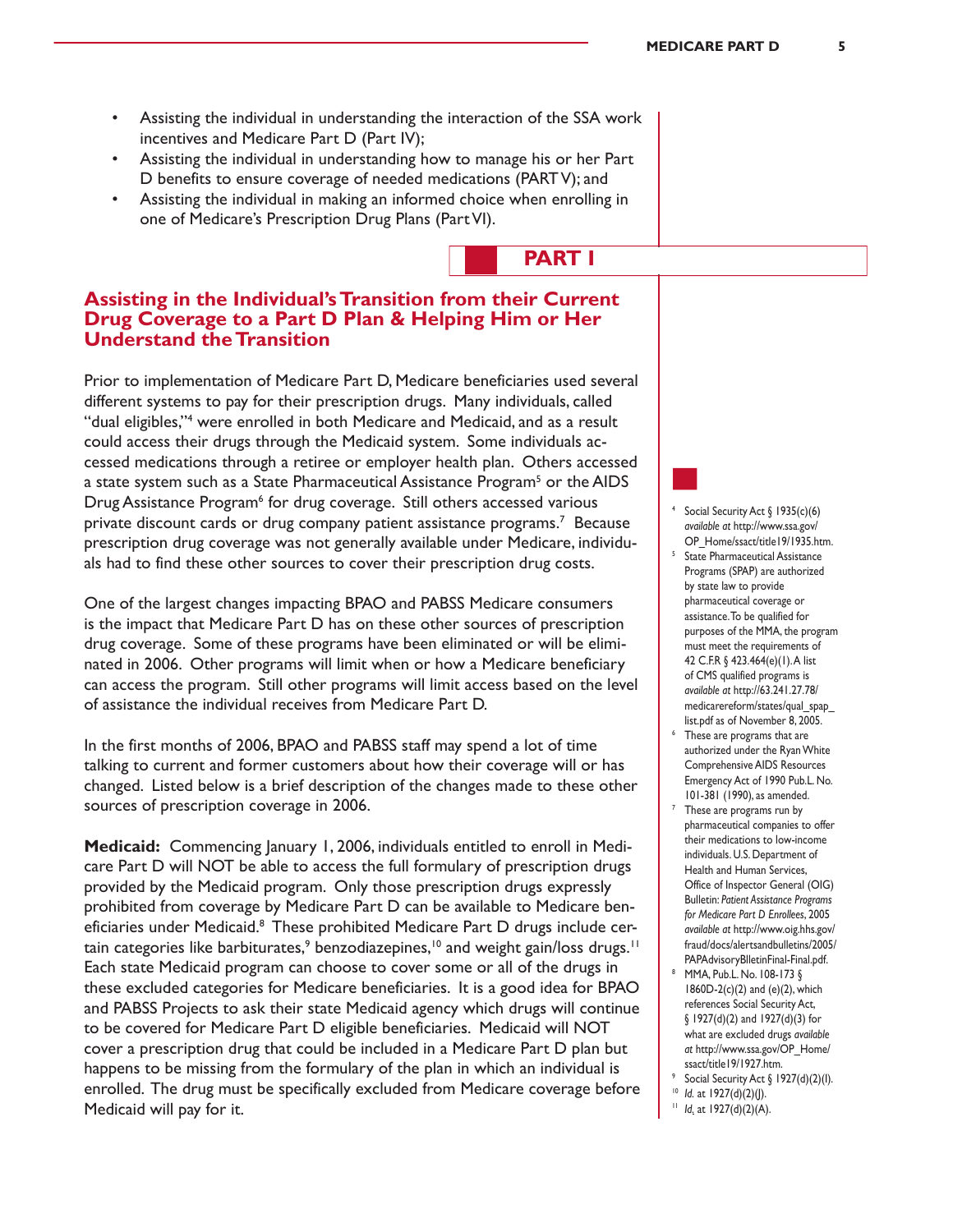**Retiree/Employer Health Insurance:** Many Medicare Part D beneficiaries rely on retiree or employer plans (either their own or their spouses) for drug coverage. The interaction of Medicare Part D with these plans is beyond the scope of this brief. However, BPAO and PABSS Projects should be aware that these plans were required to inform their participants of the status as a "creditable" or "non-creditable" plan.<sup>12</sup> If "creditable," the plan is as good as or better than Medicare Part D coverage.<sup>13</sup> Individuals in "creditable" plans may want to continue their private coverage and choose NOT to enroll in a Part D plan without being subjected to a late enrollment penalty, as long as they have not gone without that creditable coverage for 63 days or longer.<sup>14</sup> Because some plans may drop individuals who enroll in a Part D plan, individuals who are covered by an employer or union plan should contact the plan to determine the impact enrollment in Part D might have.

**State Pharmaceutical Assistance Programs (SPAP):** Many states have provided drug coverage to seniors and people with disabilities under a State Pharmaceutical Assistance Program. Under the Medicare Modernization Act, states are given the opportunity to seek approval from the Centers for Medicare and Medicaid Services (CMS) to structure their programs to "wrap around" Part  $D<sup>15</sup>$  By doing this, program costs can be counted toward an individuals' True Out of Pocket Expenses or "TROOP" under Part D. Such a "wrap around" program is now referred to as a qualified SPAP.<sup>16</sup> In response to this requirement, most states have used one of three approaches: created a qualified SPAP, continued their current program uninterrupted, or discontinued their existing SPAP altogether.

**AIDS Drug Assistance Programs (ADAP):** Every state has an AIDS Drug Assistance Program $17$ , which provides antiretroviral and certain other medications to individuals living with HIV/AIDS. Like Medicaid, each state ADAP has its own formulary of drugs that it provides as well as its own set of income and other eligibility rules. States have a lot of flexibility in deciding how they will assist Medicare Part D eligible individuals and each state will make its own determination. However, every program must require Medicare Part D eligible individuals to enroll in a Part D plan in order to be eligible for any ADAP benefits. And, no ADAP expenditures can count toward "TROOP."<sup>18</sup> Some states are considering disenrolling some or all Medicare Part D eligible individuals and other states have decided to "wrap around" Part D benefits to assure continued, uninterrupted coverage.

**Drug Company Patient Assistance Programs:** Most, if not all, drug manufacturers run Patient Assistance Programs. Eligible Medicare beneficiaries have relied on these programs to access needed medications. With the start of Medicare Part D, drug manufacturers are currently making decisions about eligibility criteria for Medicare Part D beneficiaries. Some drug companies are continuing coverage for Medicare Part D eligible individuals, some are only continuing coverage until May 15, 2005, and others will continue coverage if a person does not enroll in Part D. The U.S. Department of Health and Human Services' Office of Inspector General has developed guidelines as to what a Patient Assistance Program can and cannot do in order to comply with federal anti-kickback statutes.<sup>19</sup> Individuals will need to contact the program directly to inquire about their eligibility criteria for Medicare Part D beneficiaries.



#### <sup>12</sup> 42 C.F.R. § 423.56(f).

- <sup>13</sup> 42 C.F.R. § 423.56(a). <sup>14</sup> *Id*. at § 423.46(a).
- <sup>15</sup> *Id*. at § 423.464.
- <sup>16</sup> Qualified State Pharmaceutical Assistance Programs,*supra* note
- 5 and accompanying text. <sup>17</sup> RyanWhite CARE Act,*supra*
- note 6 and accompanying text. <sup>18</sup> 70 Fed. Reg. 4240-4241 (2005).
- *New Medicare Drug Plan: Implications for People Living with HIV/AIDS, available at* http:// www.hab.hrsa.gov/publications/ October2005/.
- <sup>19</sup> U.S. Department of Health and Human Services, Office of the Inspector General (OIG) Bulletin: *Patient Assistance Programs for Medicare Part D Enrollees, supra* note 7.
- <sup>20</sup> 20 C.F.R. 418.3101 3350.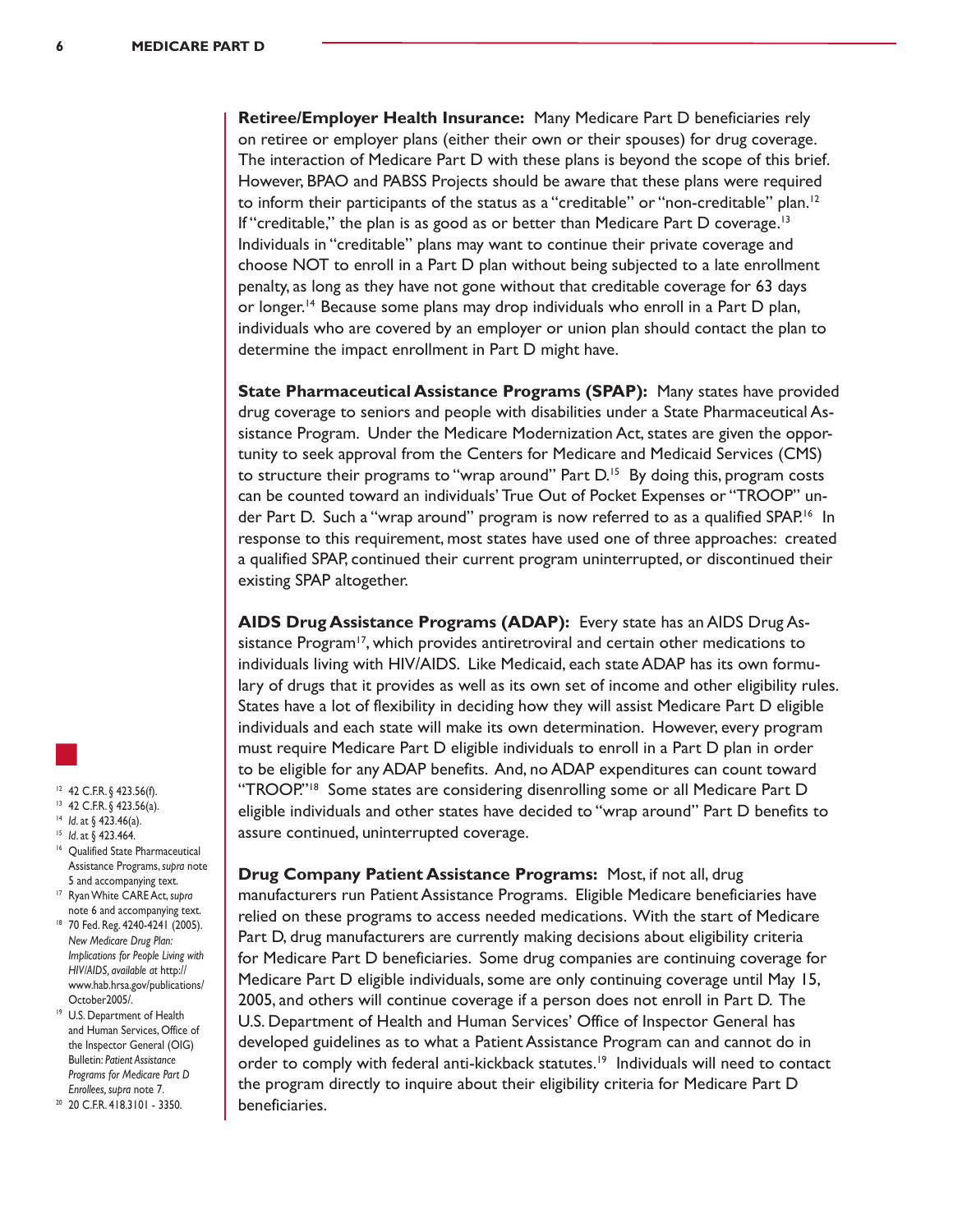# **PART II**

# **Assisting the Individual in Understanding What Level of Part D Financial Assistance or "Extra Help" is Currently Available**

#### **The Five Categories of Part D Help**

Unlike Medicaid and many public health care programs, Medicare Part D is not just one standard program for every eligible individual. Rather, assistance with Medicare Part D offers varying levels of benefits depending on what Part D level a person falls into. For some, Medicare Part D will provide a formulary of prescription drugs requiring only a small co-payment for each drug. For others, Medicare Part D will provide a formulary of prescription drugs after payment of a premium, co-payments for each drug, and different levels of co-insurance. The cost of Medicare Part D often depends on a person's assets and both the type and amount of their income as well as their annual drug expenditures.

Four assistance levels with Medicare Part D costs offer "extra help" to qualified individuals.20 In these categories, individuals are given assistance in paying for Medicare Part D. A fifth category offers individuals the basic Part D coverage. Described more fully below, the five main categories of Medicare Part D eligibility include:

- 1. Dual Eligibles;<sup>21</sup>
- 2. Medicare Savings Program Enrollees (QMB, SLMB, QI) or SSI beneficiaries without Medicaid ("Other Deemed Eligibles");<sup>22</sup>
- 3. Individuals with low-incomes and limited assets who have applied and been determined eligible for the "extra help's" full subsidy;<sup>23</sup>
- 4. Individuals with low-incomes and limited assets who have applied and been determined eligible for the "extra help's" partial subsidy;<sup>24</sup>
- 5. Individuals that do not qualify for an "extra help" subsidy but are entitled to the basic Part D coverage.

As an initial step, BPAO and/or PABSS staff must determine the category an individual falls into or qualifies for. The BPAO and/or PABSS can then advise the individual on what his or her current Medicare Part D benefit looks like or should look like. In doing this, the BPAO and/or PABSS may be addressing a benefits management issue such as advising the individual on how to apply for "extra help" or a Medicare Savings Program, or how to confirm his or her dual eligibility status.

The determination process for assessing an individual's assistance group is hierarchical. For purposes of determining the eligibility category, dual eligible status "trumps" all other categories and sits at the top of the selection pyramid. In addition, a Medicare Savings Programs Enrollee or SSI beneficiary without Medicaid status follows secondary and "trumps" all other categories except the dual eligible status. An individual may qualify for many different categories, but the relevant category is always the one that offers the most financial assistance and/or the highest level of automatic eligibility. For example, an individual may be enrolled in QMB and eligible for full extra help if he or she applies. But, if

<sup>21</sup> Social Security Act,*supra* note 4; 42 C.F.R. § 423.773(c)(1).

- $22$  42 C.F.R. § 423.773(c)(1).
- <sup>23</sup> *Id*. at § 423.773(b).
- <sup>24</sup> 42 C.F.R. 423.773(d).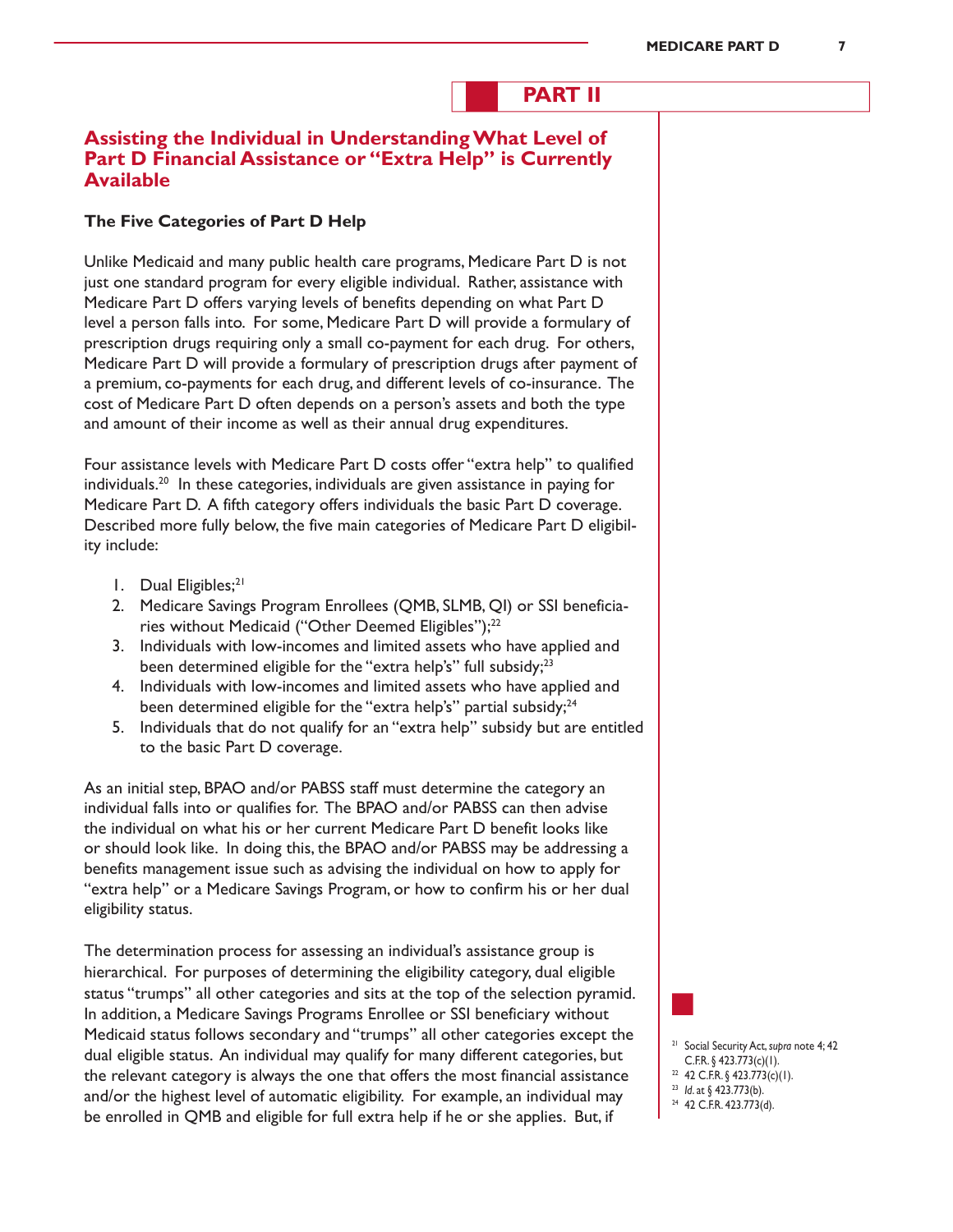that person also meets spenddown and is Medicaid eligible, he or she is a dual eligible. Similarly, if a person applied for extra help and was determined eligible, but then subsequently enrolled in QMB, that person enjoys the QMB status for Medicare Part D purposes.

In advising individuals, BPAO and/or PABSS staff should explain the category that an individual qualifies for and the cost-sharing attributable to that category. The general categories and their benefits are set out in this chart and explained more fully below.25

|                                                                                                                                                              | <b>Full Subsidy</b>                                                                                                                                                                                                                                                                                                                                                                                                               | <b>Partial Subsidy</b> |
|--------------------------------------------------------------------------------------------------------------------------------------------------------------|-----------------------------------------------------------------------------------------------------------------------------------------------------------------------------------------------------------------------------------------------------------------------------------------------------------------------------------------------------------------------------------------------------------------------------------|------------------------|
| <b>Dual Eligibles</b><br>(eligible for both Medicare<br>& Medicaid)                                                                                          | • Deemed Eligible (No need<br>to apply for extra help and<br>will be automatically en-<br>rolled in Prescription Drug<br>Plan (PDP) with opportu-<br>nity to change monthly)<br>• No Deductible<br>• No Premium for Basic Plan<br>• No Doughnut Hole<br>- \$1-\$3 Co-Pay (\$2-\$5 Co-<br>Pay if income is above<br>100% FPL or \$0 Co-Pay if<br>living in an institution)<br>- No cost-sharing above out-<br>of-pocket threshold* | N/A                    |
| QMB, SLMB, QI, SSI<br>without Medicaid<br>QMB - 100% FPL<br><b>SLMB - 120% FPL</b><br>QI - 135% FPL<br>(state variation in<br>coutable income and<br>assets) | • Deemed Eligible (No need<br>to apply for extra help but<br>should still choose to enroll<br>in a PDP or be automati-<br>cally enrolled in May 2006)<br>• No Deductible<br>• No Premium for Basic Plan<br>• No Doughnut Hole<br>• \$2-\$5 Co-Pay<br>- No cost-sharing above out-<br>of-pocket threshold*                                                                                                                         | N/A                    |

<sup>25</sup> 42 C.F.R. 423.780(a)-(d) (premium subsidy); 42 C.F.R. § 423.782(a) - (b) (cost sharing subsidy).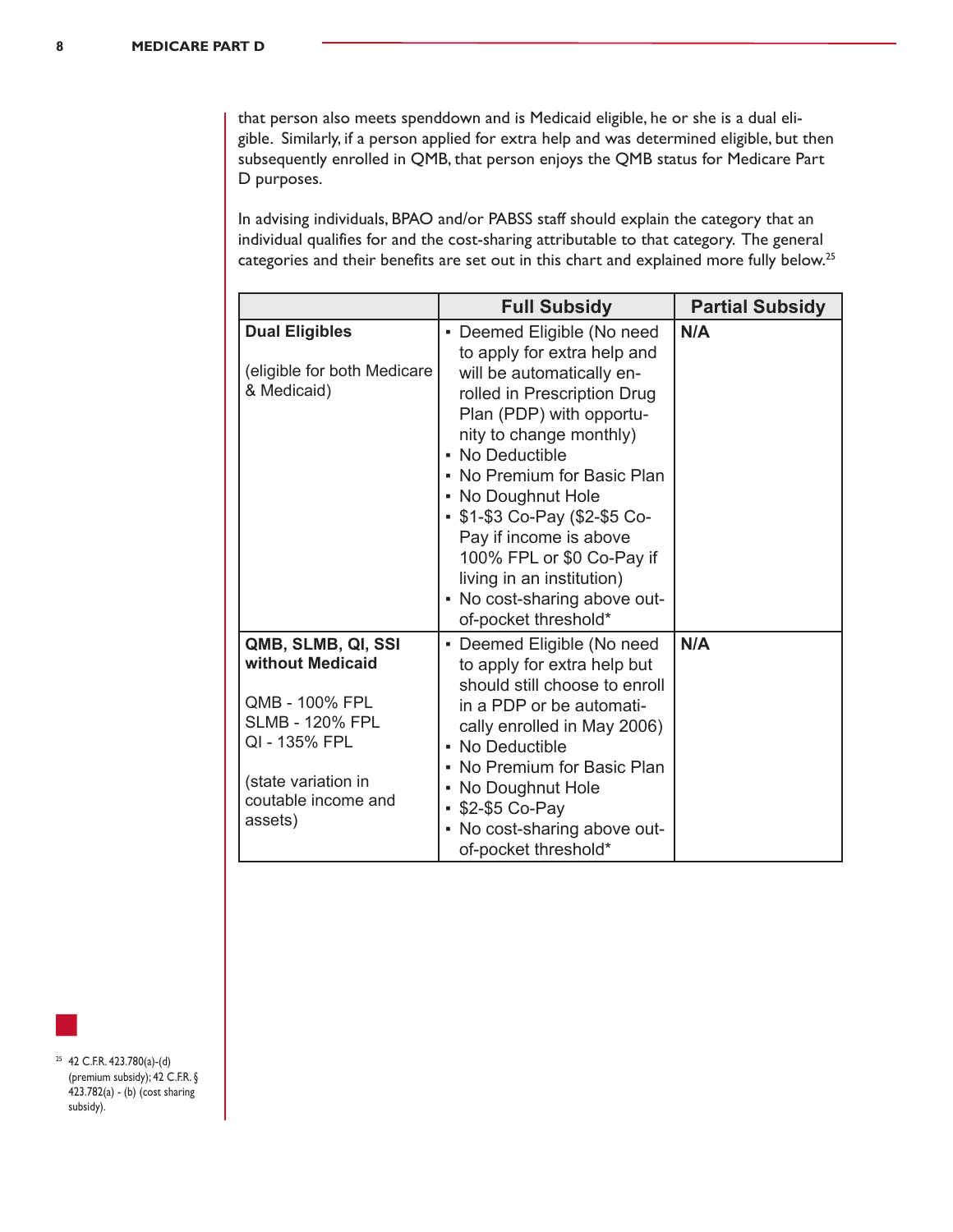| Countable Income up<br>to 135% of Federal<br><b>Poverty Level</b><br><b>Assets</b><br>\$6000 <lndividual<br>\$9000 <couple< th=""><th>• Must Apply<br/>• No Deductible<br/>• No Premium for Basic<br/>Plan<br/>• No Doughnut Hole<br/>• \$2-\$5 Co-Pay<br/>• No cost-sharing above<br/>out-of-pocket thresh-<br/>old*</th><th>N/A</th></couple<></lndividual<br>                                 | • Must Apply<br>• No Deductible<br>• No Premium for Basic<br>Plan<br>• No Doughnut Hole<br>• \$2-\$5 Co-Pay<br>• No cost-sharing above<br>out-of-pocket thresh-<br>old* | N/A                                                                                                                                                                                                 |
|--------------------------------------------------------------------------------------------------------------------------------------------------------------------------------------------------------------------------------------------------------------------------------------------------------------------------------------------------------------------------------------------------|-------------------------------------------------------------------------------------------------------------------------------------------------------------------------|-----------------------------------------------------------------------------------------------------------------------------------------------------------------------------------------------------|
| Coutable Income up<br>to 150% of Federal<br><b>Poverty Level</b><br><b>Assets</b><br>\$10,000 <lndividual<br>\$20,000 <couple< th=""><th>N/A</th><th>• Sliding Scale<br/>Premium<br/>• \$50 Deductible<br/>• No Doughnut Hole<br/>• 15% Co-Insurance<br/>• \$2 -\$5 Co-Pay or<br/>5% co-insurance<br/>above out of<br/>pocket threshold,<br/>whichever is higher*</th></couple<></lndividual<br> | N/A                                                                                                                                                                     | • Sliding Scale<br>Premium<br>• \$50 Deductible<br>• No Doughnut Hole<br>• 15% Co-Insurance<br>• \$2 -\$5 Co-Pay or<br>5% co-insurance<br>above out of<br>pocket threshold,<br>whichever is higher* |

\*Costs used to meet out of pocket threshold include what the individual pays and what Medicare pays as the "extra help."

## **Standard Medicare Part D Eligible**

The Medicare Modernization Act outlines the parameters of the standard benefit.<sup>26</sup> Plans do not have to follow the exact parameters set up by the Act, but are required to provide at least the actuarial equivalent of these standard parameters.<sup>27</sup> Of course plans may also choose to provide more than the standard benefit.

The standard Medicare Part D coverage contains certain costs that must usually be borne by the individual. Individuals who were not Medicaid-enrolled at the relevant time or whose incomes and assets exceed the "extra help" limits are eligible for the standard benefit. Under the standard benefit in 2006, individual's cost can include:

- A premium of any amount;
- A deductible of up to \$250;<sup>28</sup>
- After meeting the deductible, up to a 25% cost-share until total drug costs reach \$2250;<sup>29</sup>
- Up to a 100% cost share after spending \$2250 in total drug costs until the individual's true out of pocket costs reach \$3600 (which, in many cases, will mean  $$5100$  in total drug costs);<sup>30</sup> and
- The greater of either a \$2 co-pay for generics and \$5 co-pay for brands or a 5% co-insurance, after the individual's true out of pocket costs reach \$3600 (catastrophic coverage).<sup>31</sup>

The key to understanding when a person reaches any of these phases of cost sharing is to track the individual's true out of pocket expenses, or TROOP. The TROOP is calculated by adding those expenses paid by: the individual, a relative or friend, a charity, a qualified State Pharmaceutical Assistance Program, or what Medicare pays as the "extra help."32 A person does not reach catastrophic coverage, the final phase, until the TROOP expenses meet \$3600, no matter what the plan's cost sharing is at any other point. $33$ 

- 
- <sup>26</sup> 42 C.F.R. § 423.104(d).
- <sup>27</sup> *Id*. at § 423.104(d)(5)(B)(ii). <sup>28</sup> *Id*. at § 423.104(d)(1).
- <sup>29</sup> *Id*. at § 423.104(d)(2).
- <sup>30</sup> *Id*. at § 423.104(d)(3).
- <sup>31</sup> *Id*. at § 423.104(d)(5).
- <sup>32</sup> *Id*. at § 423.100..
- 33 This is defined as annual outof-pocket threshold, 42 C.F.R. 104(b)(5)(iii).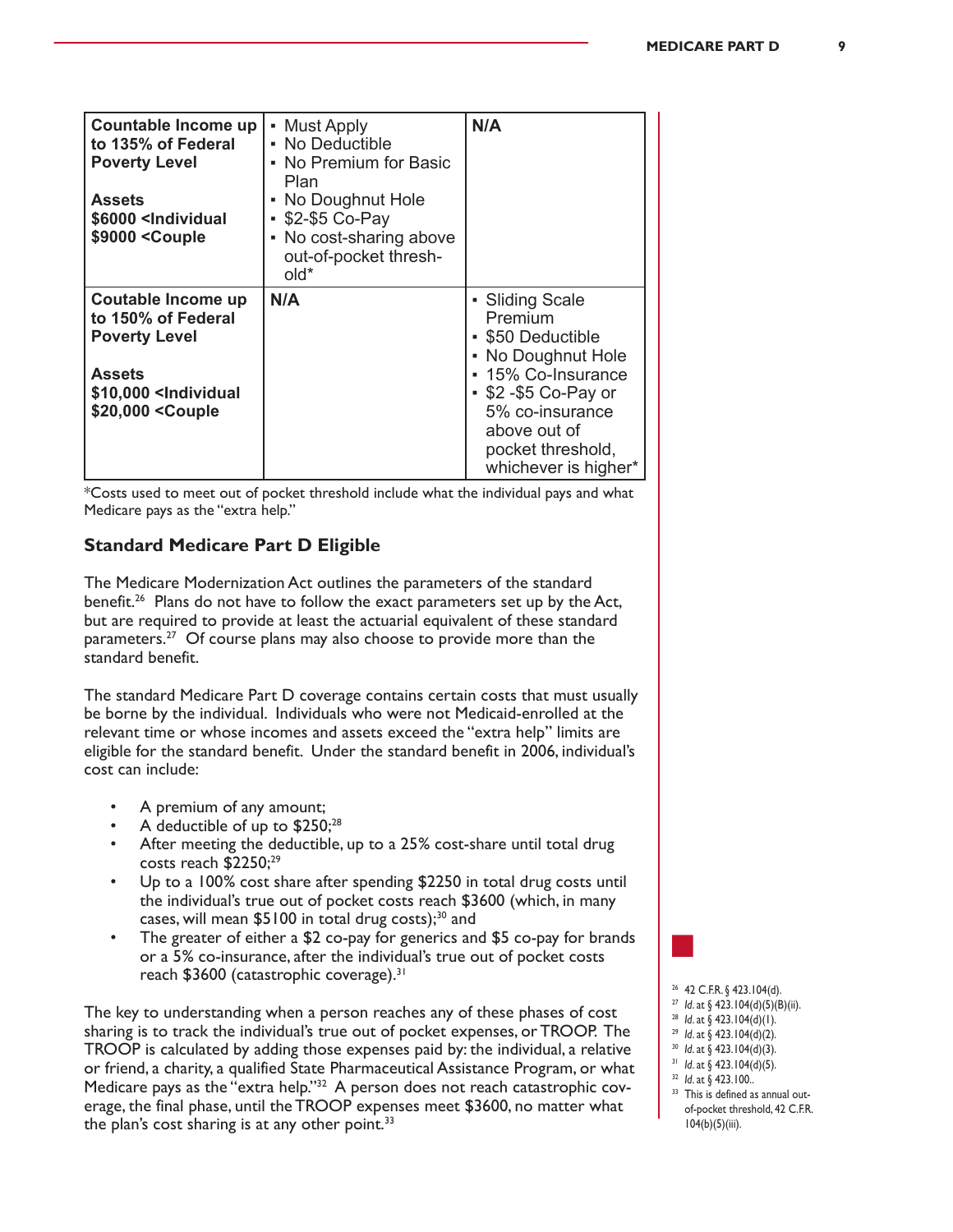For the most part, Medicare Part D PDPs in 2006 follow the standard format set out by the Medicare Modernization Act, with some variation. Nationally, premiums range from \$1.87 - \$104.89 per month. Deductibles range from \$0 to \$250. Cost sharing after the deductible is somewhere around 25% and is usually lower if the deductible is higher. During the 100% cost sharing phase, a few plans will cover generic drugs and even fewer offer coverage for both generics and brand name drugs. Plans generally follow the \$2/\$5 or 5% cost sharing at the catastrophic coverage phase.

#### **Dual Eligible**

#### **I. Definition of a Dual Eligible34**

A dual eligible individual is a person who:

- A. At a relevant point in time, was enrolled in Medicaid and/or is currently enrolled in Medicaid; and
- B. Is currently entitled to Medicare Part A and/or enrolled in Part B.

Dual eligible individuals include those "enrolled in Medicaid" by meeting a spenddown or deductible, or those enrolled in Medicaid Buy-In Programs. It does not include those individuals who never met their spenddown or deductible within the relevant time period. $35$ 

In order to determine an individual's dual eligible status in 2006, the two most important factors are if and when he or she received Medicaid. Leading up to the commencement of Medicare Part D, individuals on Medicare were placed in dual eligible status if they were enrolled in Medicaid sometime in the period of May or June-December of 2005. So, an individual who met his or her spenddown or deductible once, in July 2005, would attain the dual eligible status for 2006.<sup>36</sup> In addition, Medicare Part D eligible individuals who enroll in Medicaid in 2006 will attain dual eligible status for the remainder of 2006 if they did not already have that status from Medicaid enrollment during the relevant time in 2005. Once an individual attains dual eligible status, that status remains for the entire year, regardless of any loss of Medicaid eligibility after the dual eligible status is attained.<sup>37</sup>

In order to determine dual eligible status in 2007 and subsequent years, the Centers for Medicare and Medicaid Services (CMS) will request Medicaid enrollee information from the states at a certain point during the prior year. For 2007 dual eligible status determinations, CMS will use state data received from July 2006 through December 2006. So, in order to maintain or gain dual eligible status in 2007, an individual will have to be listed in this state data. Or, he or she can gain dual eligible status by enrollment in Medicaid sometime in 2007 and this dual eligible status will then continue from that point forward.<sup>38</sup>

Because of the 24 month waiting period for Medicare eligibility,<sup>39</sup> some BPAO/PABSS customers will meet the requirements of (B) above some time in the future. In order for these individuals to be considered dual eligibles when they enroll in Medicare, they must be enrolled in Medicaid on the first day of the month the individual is eligible for Part D.<sup>40</sup>



<sup>34</sup> Social Security Act,*supra* note 4. <sup>35</sup> *Id*.

- <sup>36</sup> Some states began sharing lists in May and others in June.
- <sup>37</sup> 42 C.F.R. § 423.774(b).
- <sup>38</sup> 70 Fed. Reg. 4376 (2005). <sup>39</sup> 42 U.S.C. §§ 406.12(a) and
- 407.10(a)(1). <sup>40</sup> 42 C.F.R. § 423.34(f)(2).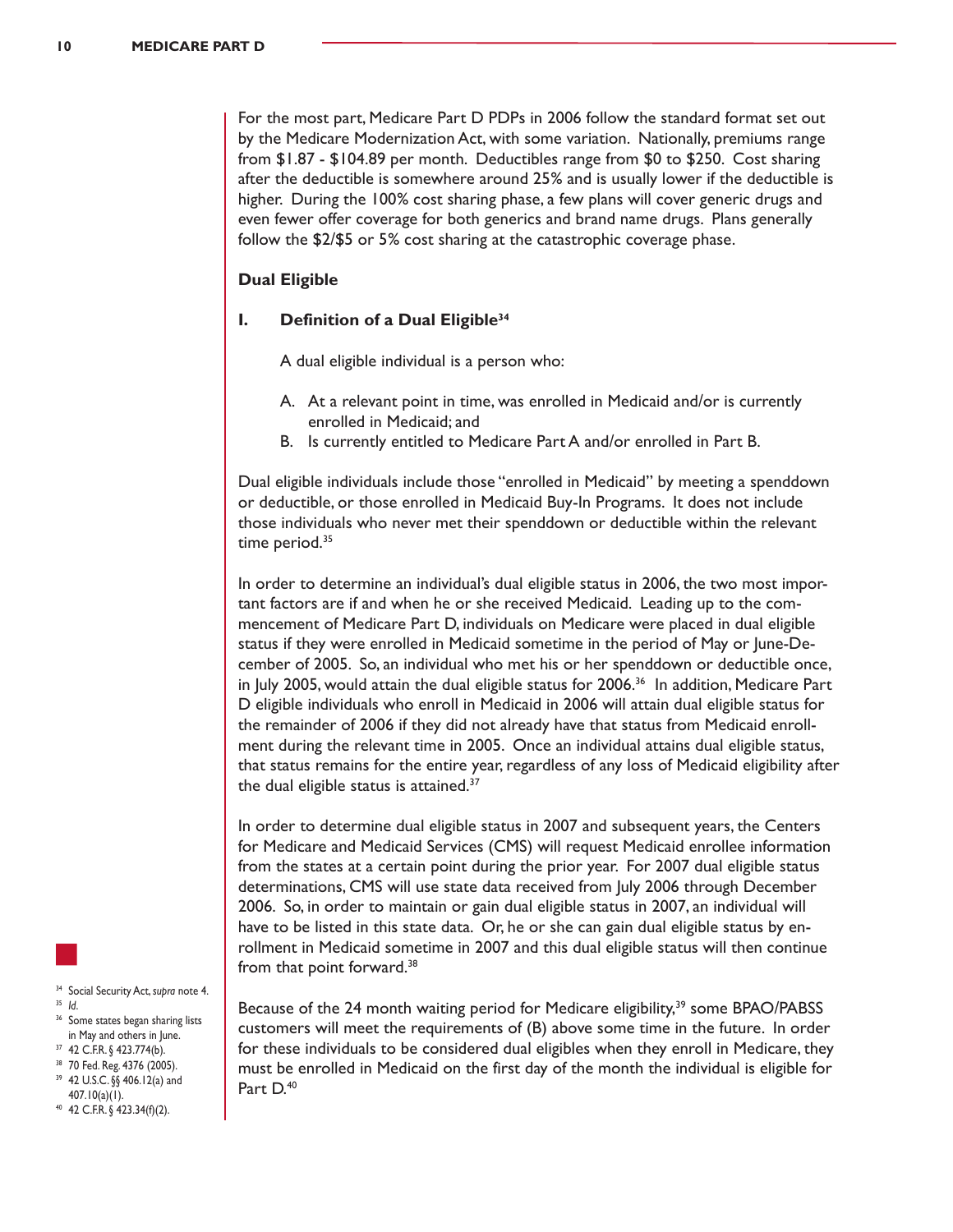#### **II. Assistance in Paying for Prescription Drugs for Dual Eligible Individuals**

Dual eligible individuals receive full "extra help" in paying their cost sharing obligations under the Medicare Part D plans.<sup>41</sup> In 2006, they will pay \$1 for generics and \$3 for brand name drugs on the PDP formulary if their income is 100% of the Federal Poverty Level (\$9800 per year in 2006 for a household of one) or below.42 If their income is above 100% of the Federal Poverty Level, they will pay \$2 for generics and \$5 for brand name drugs on the PDP formulary.<sup>43</sup> After reaching \$3,600 out-of-pocket threshold (2006), the individual will no longer need to make co-pays.44

Dual eligible individuals are also eligible to receive assistance in paying their premiums.45 This includes payment of the entire premium for any basic plan offered by a PDP, as long as that premium is below the benchmark premium for their region.46 If a beneficiary chooses to enroll in a PDP's enhanced plan, the individual will only receive assistance up to the amount of that PDP's basic plan and up to the benchmark premium in that PDP region.<sup>47</sup> For example, a particular PDP offers three plans: Basic at \$14, Enhanced at \$29, and Premium at \$35. If a dual eligible signs up for the Enhanced plan at \$29, he or she will only receive \$14 in premium assistance and will need to pay the difference of  $$15$  each month.<sup>48</sup>

**Cautionary Note:** Under current Medicaid rules, pharmacies are required to dispense a prescription drug even if the individual cannot pay the co-payment.<sup>49</sup> The Medicare Part D program does not follow this rule, but "pharmacies are permitted to waive or reduce cost-sharing amounts provided they do so in an unadvertised, non-routine manner after determining that the beneficiary is financially needy" or fails to pay the required copay.<sup>50</sup>

#### **III. Automatic Enrollment into Both "Extra Help" and a Part D PDP for Dual Eligibles**

Dual Eligible individuals do not have to apply to receive full "extra help."<sup>51</sup> Rather, these individuals automatically qualify for this financial assistance. Each state Medicaid agency is required to maintain a list of individuals enrolled in their Medicaid program, including those enrolled in a Medicaid Buy-In program. This list is shared on an on-going basis with the Centers for Medicare and Medicaid Services (CMS). Those on this list are given "dual eligible" status for the relevant year, including its requisite cost sharing assistance, without any action on the part of the beneficiary.52

Dual eligible individuals are also automatically enrolled into a PDP.<sup>53</sup> For those individuals who became dual eligibles as a result of Medicaid enrollment in 2005, the auto-enrollment into a PDP should have occurred starting in November of 2005, with an effective date of January 1, 2006. For individuals who are eligible for Medicare Part D first and later enrolled in Medicaid, the auto-enrollment into a plan will be effective on the first day of month after of Medicaid eligibility or January 1, 2006, whichever is later.<sup>54</sup> However, if the individual is already enrolled in a Medicare Part D plan, there will be no new PDP assignment.<sup>55</sup> The person will only be deemed eligible for the full "extra help" benefit. Finally, for those individuals who are Medicaid eligible first and then become Medicare Part D eligible, the auto-enrollment will be effective on the first day of Medicare Part D eligibility.<sup>56</sup> Auto-enrollment may be retroactive to the earliest date of dual status but not earlier than January 1, 2006.

#### <sup>41</sup> *Id*. *at* § 423.782(a).

- <sup>42</sup> *Id*. *at* § 423.782(a)(2)(iii)(A).
- <sup>43</sup> *Id*. *at* § 423.782(b)(3).
- <sup>44</sup> *Id*. *at* § 423.782(a)(2)(iii)(B)(3).
- <sup>45</sup> *Id*. *at* § 423.780(a).
- <sup>46</sup> *Id*. *at* § 423.780(b)(ii).
- <sup>47</sup> *Id*. This is a premium subsidy and therefore eligible individuals are entitled to this subsidy up to but not greater than the premium paid. Id.
- <sup>48</sup> Centers for Medicare and Medicaid Services, *The Extra Help for the Basic Premium, available at* http://www. cms.hhs.gov/states/downloads/Basic PremiumFactSheet.pdf.
- <sup>49</sup> 42 C.F.R. § 447.15.
- <sup>50</sup> 70 Fed. Reg. 4240 (2005).
- <sup>51</sup> 20 C.F.R. § 418.3105.
- <sup>52</sup> The subsidy of all who meet the requirements of deemed eligible under 42 C.F.R. § 423.773(c) is effective with the first month they have deemed eligibility status. 20 C.F.R. § 418.3105.
- <sup>53</sup> 42 C.F.R. § 423.34(d).
- <sup>54</sup> Centers for Medicare and Medicaid Services, *Update Guidance-Changes to Effective Date and PDP Notice Requirements for Auto-Enrollment and Facilitated Enrollment*, (March 17, 2006) [hereinafter CMS Update Guidance].
- 55 However, as a full benefit dual eligible he or she will have a special enrollment period enabling them to change plans each month. 42 C.F.R. § 423.38(c)(4).
- <sup>56</sup> 42 C.F.R. § 423.34(f)(3); Centers for Medicare and Medicaid Services, PDP Guidance Eligibility, Enrollment and Disenrollment, Center for Medicare and Medicaid Services, http://www.cms.hhs.gov/pdps/ PDP\_enrollmentguidance+exhibit final\_8-29-05.pdf.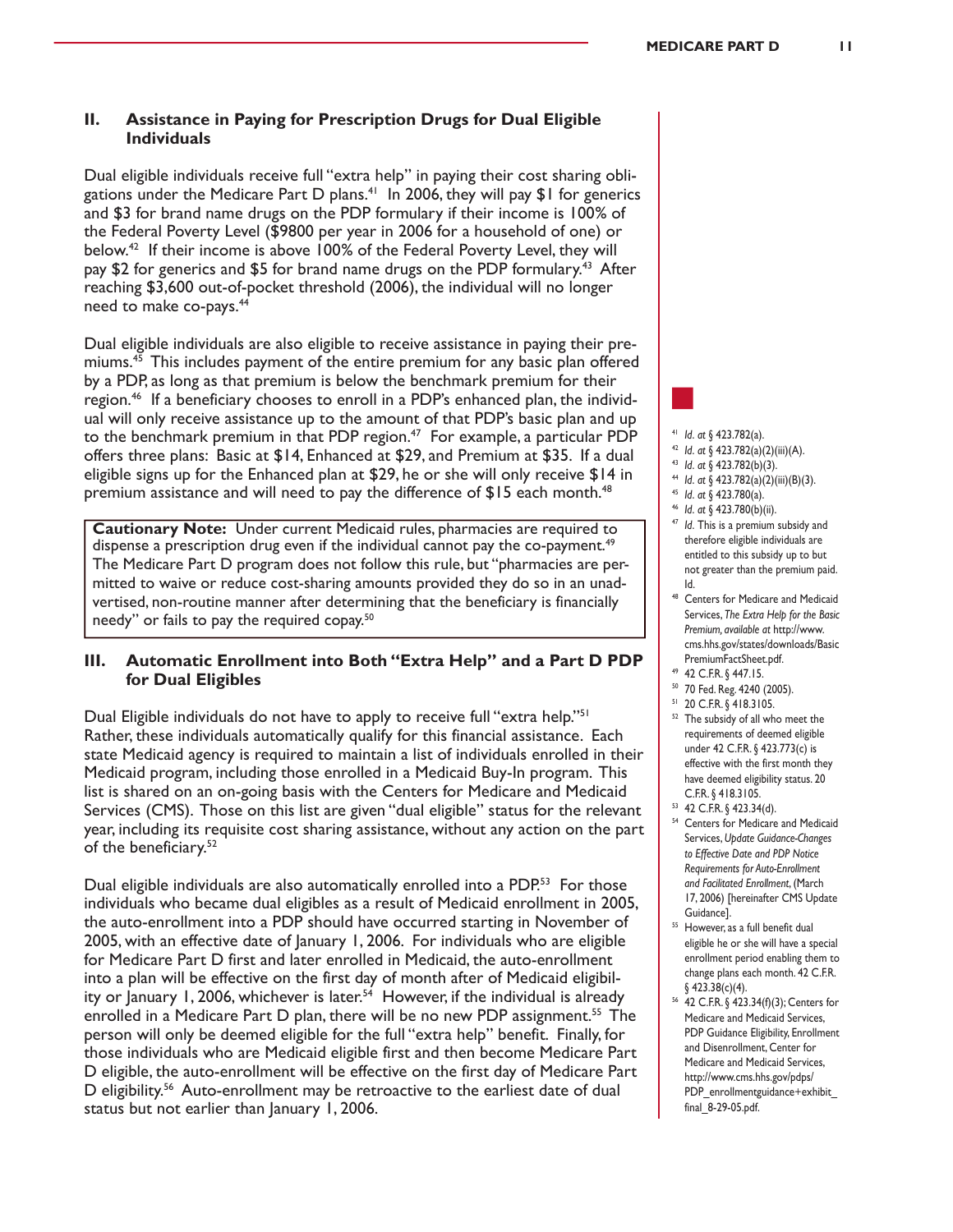CMS has recognized that this auto-enrollment process may not always work as intended. As with implementation of any large-scale changes, individuals who should be auto-enrolled because of dual eligible status may be missed. In order to correct this, CMS has created a "stop gap" system for  $2006$ <sup>57</sup> If a dual eligible arrives at a pharmacy and has not been auto-enrolled into a plan, the pharmacist does have the ability to enroll them into a national Wellpoint PDP plan in order to disburse their needed medications at that time.<sup>58</sup> In order to qualify for this special procedure, some proof of Medicaid and Medicare eligibility must be shown.<sup>59</sup> This includes a current Medicaid card or a history of accessing prescription drugs at that pharmacy through Medicaid. If it is later discovered that the person was not a dual eligible, they will be responsible for paying back any co-payment or cost sharing amounts that were not charged.<sup>60</sup>

#### **Medicare Savings Enrollees (QMB, SLMB, QI) and SSI Beneficiaries Without Medicaid ("Other Deemed Eligibles")**

#### **I.** Medicare Savings Programs Enrollees<sup>61</sup>

State Medicaid agencies provide assistance with the cost sharing under Medicare Part A and B to some individuals. These programs are known as Medicare Savings Programs. There are three Medicare Savings Programs: Qualified Medicare Beneficiary (QMB), Specified Low-Income Medicare Beneficiary (SLMB), and Qualifying Individual QI. QMB pays for the Medicare premiums, co-payments and deductibles for Medicare Parts A and B. SLMB and QI pay for the Medicare Part B premium only. The asset eligibility for the three programs varies from state to state, but most states require asset limits of up to \$4000 for an individual and \$6000 for a couple. The income limits for each program are: 100% of the Federal Poverty Level for QMB, 125% of the Federal Poverty Level for SLMB, and 135% of the Federal Poverty Level and not eligible for Medicaid for QI.

#### **II.** SSI Beneficiaries Without Medicaid<sup>62</sup>

In most states, eligibility for SSI automatically qualifies and enrolls the individual in Medicaid. However, this is not the case in 209(b) states. In these states, individuals receiving SSI are not automatically enrolled into Medicaid and may have eligibility requirements different than those of SSI. Therefore, some beneficiaries in these states may be receiving SSI and Medicare but no Medicaid. SSI recipients without Medicaid are reported to CMS by SSA.

#### **III. Assistance in Paying for Drugs Under Part D for Other Deemed Enrollees**

Like dual eligibles, QMB, SLMB, QI and SSI beneficiaries without Medicaid receive the full "extra help" subsidy in paying for the prescription drugs on a Medicare Part D plan's formulary.<sup>63</sup> This means that they do not have to pay the plan's basic cost sharing and receive the same premium assistance as dual eligibles. They do not pay a deductible, and for a \$2 generic and \$5 co-pay, they can purchase the prescription drugs included in the formulary of their PDP.<sup>64</sup> After reaching \$3600 in true out-of-pocket threshold (in 2006), the individual can access prescription drugs on the PDP formulary for \$0.

- <sup>57</sup> Centers for Medicare and Medicaid Services, *Point-of-Sale Facilitated Enrollment of Dual Beneficiaries: Process Center Outline, available at* http://www.cms.hhs.gov/ PrescriptionDrugCovGenIn/ Downloads/POSFacilitated EnrollmentWeb.pdf.
- <sup>58</sup> *Id*.
- <sup>59</sup> *Id*. <sup>60</sup> *Id*.
- 
- <sup>61</sup> 20 C.F.R. § 418.3105; 42 C.F.R. § 423.773(c).
- <sup>62</sup> *Id*. <sup>63</sup> *Id*.
- <sup>64</sup> The same rule for collection of co-payments applies to other deemed eligibles. *See supra* text accompanying note 50. 70 Fed. Reg. 4240 (2005).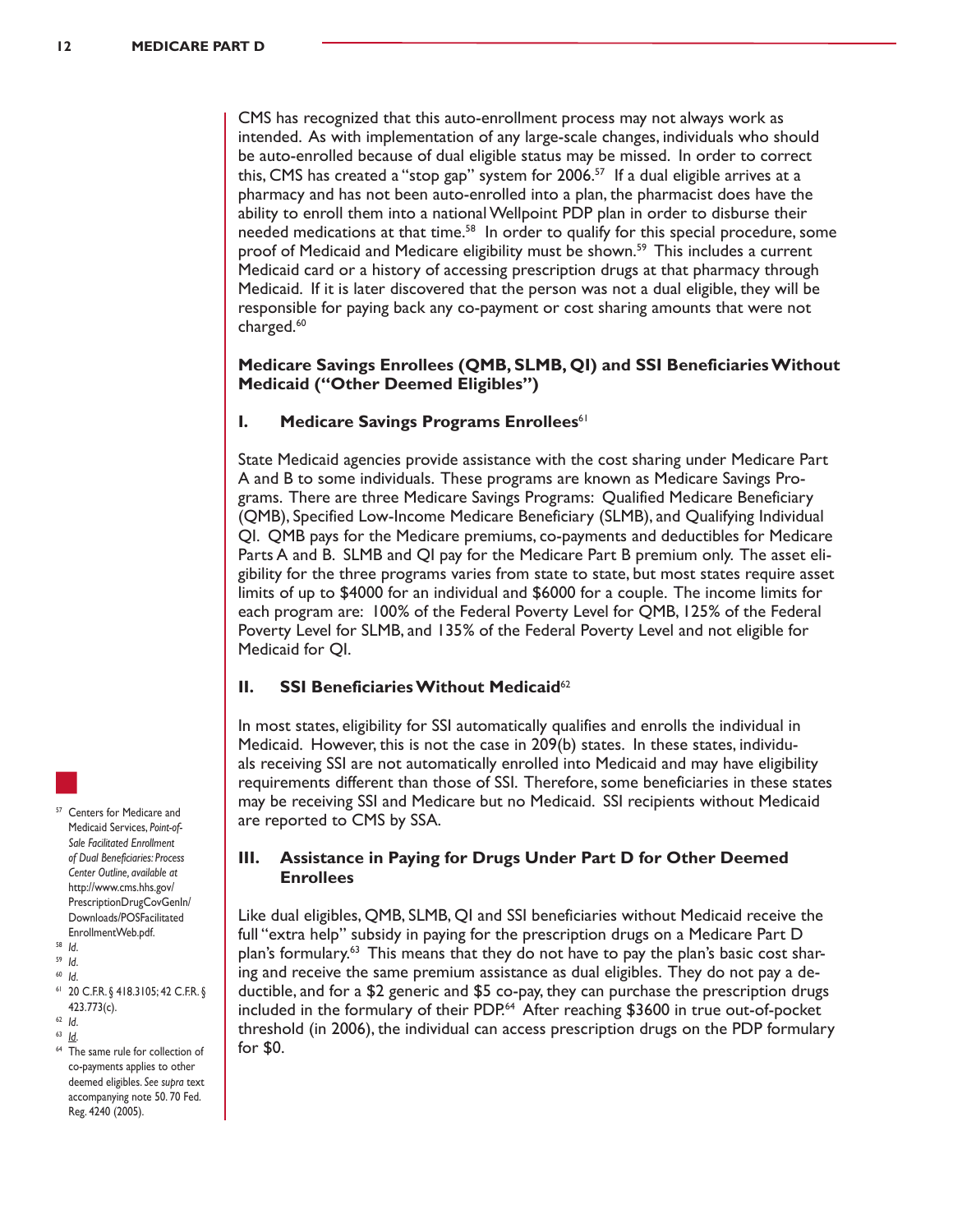#### **IV. Automatic Enrollment into "Extra Help" and Facilitated Enrollment into a Part D PDP**

Individuals in this category are automatically qualified for the full "extra help" benefits and are enrolled through a process similar to the one used for dual eligibles. These individuals will also be assigned to a PDP, but that assignment occurs only if the individual has not enrolled into a PDP by April 30, 2006. Individuals will begin to receive notice of their automatic assignment, effective May 1, 2006 in late March or early April of 2006. This is called a "facilitated enrollment."

#### **Low-Income Beneficiaries Who Must Apply for "Extra Help"**

Individuals with low-income and assets who do not automatically qualify for "extra help" can still apply for the assistance. For those who must apply, there are two levels of "extra help" available:" full "extra help" and partial "extra help." The level of assistance the individual receives depends on their countable income and assets.<sup>65</sup>

The Social Security Administration is charged with accepting and processing these applications.<sup>66</sup> Applications can also be submitted to state Medicaid offices, completed on-line, or mailed into the Social Security Administration.<sup>67</sup> Individuals who need assistance completing the application may call 1-800-Medicare (1- 800-772-1213) or watch for one of several community events held by the Social Security Administration where applications are being accepted. So far, application processing varies. Experiences in the field indicate that the decision process is faster if the application is submitted on-line or through one of the community events.

#### **I. Low-Income Beneficiaries with Full "Extra Help"**

Individuals are entitled to full "extra help" if their countable income is less than 135% of the Federal Poverty Level and their assets are below \$6000 for an individual and \$9000 for a couple.<sup>68</sup> In determining countable income and resources, most SSI rules are utilized; these rules are explained more fully below.<sup>69</sup> Therefore, individuals with earned income can have a total income much higher than 135% of the Federal Poverty Level because over half of their earned income will not count. Since most widely distributed materials on Medicare Part D do not fully explain how earned income is treated, the BPAO/PABSS Projects have a particularly important role in explaining this distinction to working individuals

Full "extra help" individuals enjoy the same cost sharing arrangement as the QMB, SLMB, QI and SSI beneficiaries without Medicaid. These individuals receive the full premium assistance for basic plans and some premium assistance for enhanced plans.<sup>70</sup> They do not pay a deductible, and they pay \$2 or \$5 co-payments for prescription drugs on their PDP's formulary. After reaching the \$3600 out-of-pocket threshold (in 2006), the co-payment reverts to \$0.

Individuals with full "extra help" will be enrolled into a PDP plan effective May 1, 2006 if they do not voluntarily enroll in a plan by April 30, 2006.<sup>71</sup>

#### <sup>65</sup> 20 C.F.R. § 418.3101.

- <sup>66</sup> *Id*. at § 418.3005; Social Security Administration, *Program Operating System* Section HI 03001.001 [hereinafter POMS].
- <sup>67</sup> *See* Centers for Medicare and Medicaid Services, *Guidance to States on the Low-Income Subsidy*, Sec. 10.3.1, (May 25, 2005) *available at* http://www.new. cms.hhs.gov/States/Downloads/ GuidancetoStateonLimited-IncomeSubsidy.pdf.
- <sup>68</sup> POMS Section HI 03001.001(D); 42 C.F.R. § 423.773(b).
- <sup>69</sup> MMA 1860D-14(a)(3)(C)-(D).
- <sup>70</sup> 42 C.F.R. § 423.780(d). <sup>71</sup> CMS Update Guidance, *supra* note
- 54.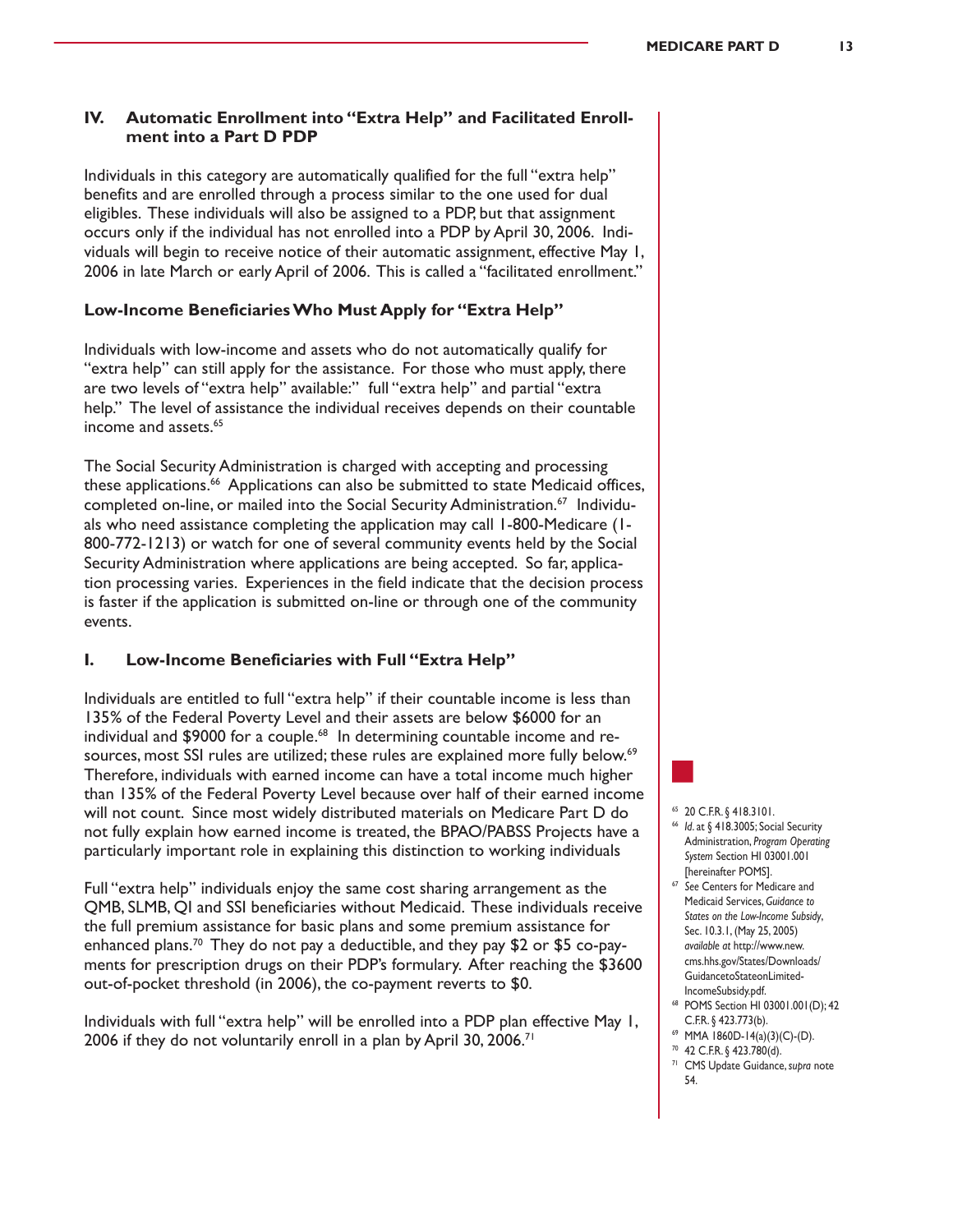#### **II. Low-Income Beneficiaries with Partial "Extra Help"**

Individuals will be determined eligible for the partial "extra help" subsidy if their countable income is less than 150% of the Federal Poverty Level and their assets are less than \$10,000 for an individual and \$20,000 for a couple.<sup>72</sup> As the name suggests, individuals in this category have greater cost sharing under Medicare Part D than the other "extra help" categories. Again, it is important to remember that not all of a person's actual income is counted in determining eligibility and over one-half of earned income will be excluded.

Partial "extra help" individuals will receive some assistance in paying for the Part D benefit. Individuals will receive sliding scale assistance with premiums, which means that they may be responsible for at least a portion of the premium payment.<sup>73</sup> They will pay a reduced deductible of up to \$50. Then, individuals pay a 15% co-insurance until reaching the \$3600 out-of-pocket threshold (in 2006). After this, the individual pays the greater of a \$2 co-payment for generics and a \$5 co-payment for brand names, or 5% in co-insurance.<sup>74</sup>

Individuals with partial "extra help" will be enrolled into a PDP plan effective May 1, 2006 if they do not voluntarily enroll in a plan during the initial enrollment period ending April 30, 2006.75

# **III. Countable Income**

In general, the income determination for "extra help" eligibility follows the income rules for counting income in the SSI program. So, in analyzing an individual's eligibility for "extra help," BPAO/ PABSS staff will be utilizing familiar SSI income rules to determine countable income for SSDI individuals. There are some differences however,so it is always important to refer to the Program Operating Manual Section pertaining to Medicare Part D (HI 030: Eligibility for Medicare Prescription Drug Coverage) and not those of the SSI Program.

## **A. Determining Family Size and Whose Income Counts**

One of the main differences between the SSI program and the Medicare Part D program is that Medicare Part D does NOT use Social Security's deeming rules. This means that all of the income of the spouse is included. A parent's income would not be included in the calculation unless the contributions of a parent were applicable under the Medicare Part D in-kind support and maintenance rule. How this works in practice is explained more fully below.

Because SSA bases eligibility on percentages of the Federal Poverty Level, it is important to determine who is included as a member of a household and whose income is counted in the household's total. Under Medicare Part D rules, a household consists of the individual, his or her spouse if living together, and any persons who are related by blood, marriage or adoption, who are living with the applicant and his or her spouse and who are dependent on the applicant or their spouse for at least one half of their financial support.<sup>76</sup> Therefore, if an individual is married with one child living at home who is in school, eligibility for "extra help" is determined as a three person household. However, only the income of the individual and spouse are considered. Income of a dependent is not factored into the eligibility analysis.<sup>77</sup> Neither is the income of an individual with whom the individual is "holding out" as a spouse.<sup>78</sup>



- <sup>72</sup> POMS Section HI 03001.001; 42 C.F.R. § 423.773(d).
- <sup>73</sup> Level of premium assistance listed in POMS Section HI 03030.025.
- <sup>74</sup> 42 C.F.R. § 423.782(b).
- <sup>75</sup> CMS Update Guidance, *supra* note 54.
- <sup>76</sup> POMS Section HI 03020.055(C); 42 C.F.R. § 423.772.
- <sup>77</sup> *Id*.
- <sup>78</sup> POMS Section HI 03030.005(B)(2) (a "holding out" couple is not considered married for purposes of determining subsidy eligibility).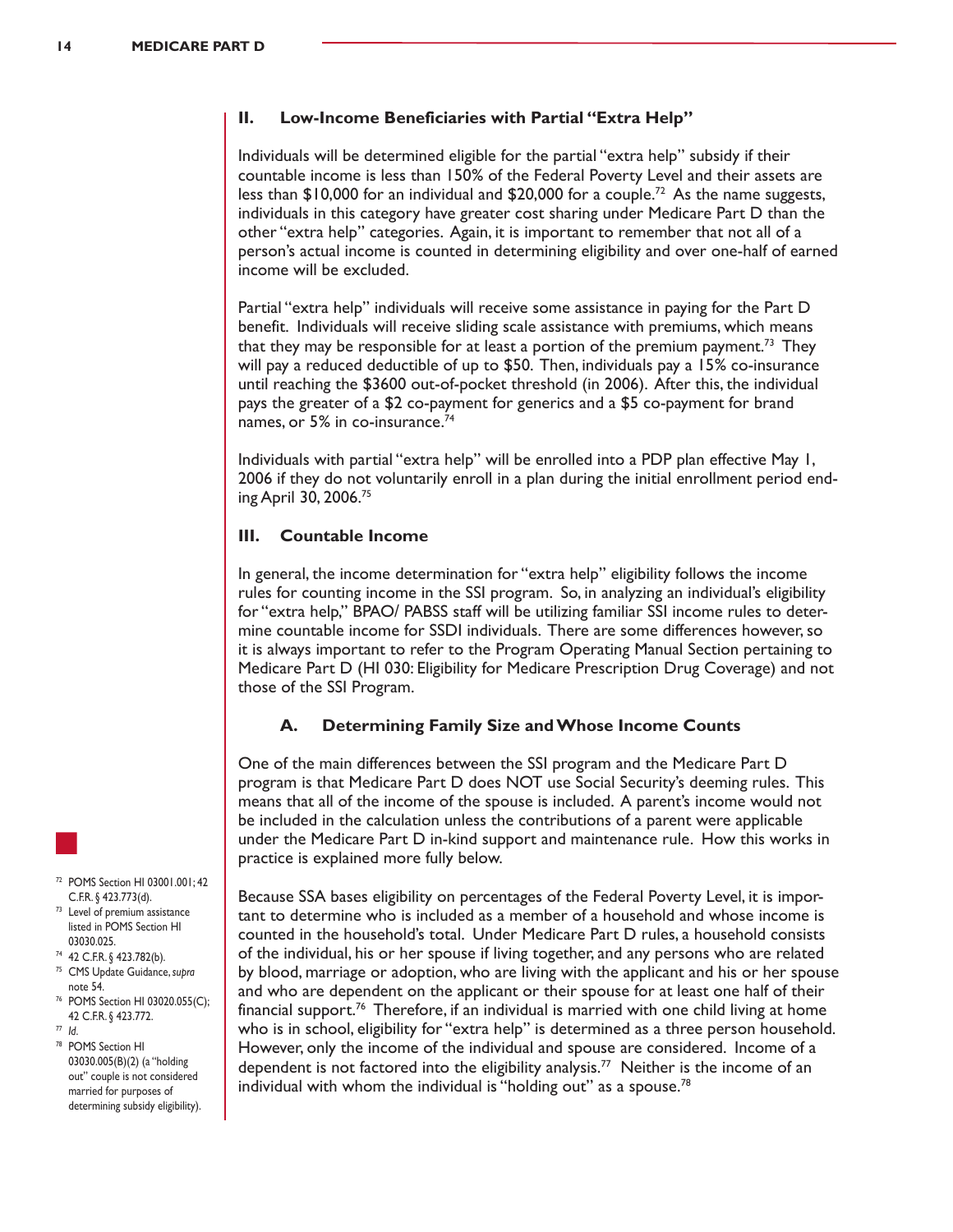Under Medicare Part D, any food or shelter that is given to an individual or his/ her spouse or received because someone else pays for it is considered in-kind support and maintenance.<sup>79</sup> This includes but is not limited to room, rent, mortgage payments, real property taxes, heating fuel, gas, electricity, water, sewage, and garbage collection services. In-kind support and maintenance is added to the income calculation as unearned income at a maximum of one third of the monthly SSI rate for an individual (or the couple rate if a spouse is part of the household) or the market value of the support, whichever is lower.<sup>80</sup>

#### **B. Countable Unearned Income**

Unearned income is counted the earliest of either when it is received, when it is credited to an individual's account, or when it is set aside for his or her use.<sup>81</sup> Not all unearned income is counted and with a few exceptions, the unearned income exclusions are the same as the exclusions for the SSI program.<sup>82</sup> These unearned income exclusions include: the \$20 per month unearned income exclusion, the \$60 per quarter irregular or infrequent unearned income exclusion, the housing assistance exclusions, the 1/3 child support exclusion for a child applicant, and the other SSI exclusions listed in the Program Operating Manual.<sup>83</sup> There are exceptions to the SSI exclusions. A Plan for Achieving Self Support ("PASS") will not be approved solely for the purposes of excluding income and resources to enable an individual to qualify for the subsidy. However, an individual with an approved PASS will be deemed eligible for the "extra help" because he or she is an SSI recipient. All interest and dividends, regardless of the source, are excluded from income for purposes of determining eligibility for the subsidy. And, the \$20 per month general income exclusion applies to all unearned income including income based on need.<sup>84</sup>

#### **C. Countable Earned Income**

For Medicare Part D "extra help" purposes, earned income shares the SSI definition. It includes wages, net earnings from self-employment, payments for services preformed in a sheltered workshop, and/or royalties earned by an individual in connection with any publication of his/her work and any honoraria received for services rendered. Earned income is counted when the individual receives it, when it is credited to his or her account, or when it is set aside for the individual's use.<sup>85</sup>

SSA will not count the following as earned income, in the order listed:<sup>86</sup>

- Any refund of Federal Income taxes received under section 32 of the IRS Code (earned income tax credit) and any payment received from an employer under section 3507 of the IRS Code related to advance payments of the earned income tax credit;
- The first \$30 per calendar quarter of infrequent or irregular earned income;
- Any portion of the \$20 per month general income exclusion not excluded from the unearned income of the individual and/or the livingwith spouse;

# <sup>79</sup> POMS Section HI 03020.045(B); 20

- C.F.R. § 418.3345. <sup>80</sup> POMS Section HI 03010.035(B).
- <sup>81</sup> *Id*. at Section HI 03020.040; 20
- C.F.R. § 418.3340(a).
- <sup>82</sup> POMS Section HI 03020.035 and Section 03020.050; 20 C.F.R. 418.3335.
- <sup>83</sup> POMS Section HI 03020.035, referencing Section SI 00830.001 through Section SI 00830.880.
- <sup>84</sup> POMS Section HI 03020.050; 20 C.F.R. § 418.3350.
- <sup>85</sup> POMS Section HI 03020.025.
- <sup>86</sup> POMS Section HI 03020.030; 20 C.F.R. § 418.3325.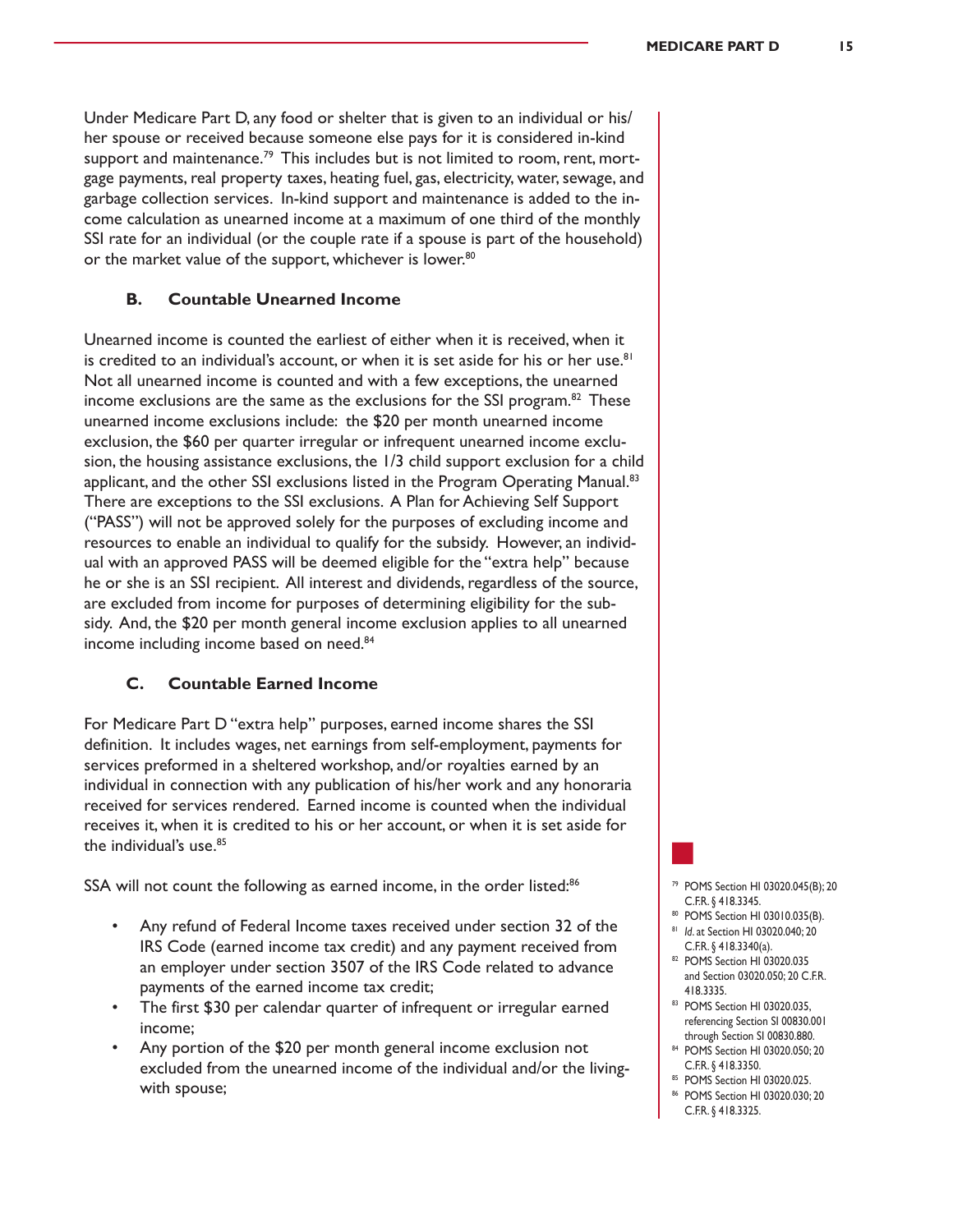- \$65 per month of the earned income of the individual and/or the living-with spouse;
- Impairment Related Work Expenses ("IRWE") for individuals receiving Title II benefits that are not based on blindness and who are under age 65;
- One-half of the remaining earned income of the individual and/or the livingwith spouse; and
- Blind Work Expenses ("BWE") for individuals receiving Title II benefits based on blindness and who are under age 65.

**Special Note about IRWE and BWE Calculations:** Under Medicare Part D regula-<br>tions, the definition of an IRWE or BWE is the same as the definitions under the SSI Program. However, the calculation is a little different. Rather than requiring an individual to submit evidence on their IRWE, in 2006 SSA will assume that the IRWE amount is 16.3% of the individual's total earned income.<sup>87</sup> Similarly, in 2006 SSA will assume that the BWE amount is 25% of the individual's total earned income.<sup>88</sup> The Regulations and POMS do not allow an individual to allege that their IRWEs or BWEs exceed this amount. If an individual does this, SSA representatives are directed to calculate the actual IRWE or BWE and use this to determine countable income. Under no circumstances is SSA to do this if the actual IRWE or BWE is below the percentage calculations.<sup>89</sup>

#### **IV. Countable Resources**

An individual must have resources no more than the limits listed above in order to receive "extra help."<sup>90</sup> In general, resources include cash and other assets that an individual owns and could convert to cash which can be used for his or her support and maintenance.<sup>91</sup> All vehicles, household goods and personal effects are NOT counted as resources.<sup>92</sup> In determining countable resources under Medicare Part D, SSA will not consider non-liquid resources, other than non-home real property. A non-liquid resource is defined as cash or other property that cannot be converted to cash within  $20 \text{ days.}^{93}$ 

An individual's countable resources are determined as of the first moment of the month that an application for "extra help" is filed.<sup>94</sup> Unlike SSI or Medicaid, there is consideration no transfer of resources rule.<sup>95</sup> If an individual is unmarried, only the individual's resources are considered. SSA never considers the resources of relatives who live with the individual and receive one-half support from the individual, even though that relative is counted in the household size. Nor does SSA ever consider the resources of a non-relative. If the individual is married and living with his or her spouse, the spouse's resources will be counted. Unlike SSI,"holding out" as a married couple does not result in treatment as a married couple for purposes of determining eligibility.96

- <sup>87</sup> 20 C.F.R. § 418.3325(b)(5).
- <sup>88</sup> *Id*. at § 418.3325(b)(7).
- <sup>89</sup> POMS Section HI 0302.030; 20 C.F.R. § 418.3325(b)(5)-(b)(7).
- <sup>90</sup> POMS Section HI 03030.025.
- <sup>91</sup> *Id*. at Section HI 03030.001.
- <sup>92</sup> *Id*.; 70 Fed. Reg. 77672 (2005).
- <sup>93</sup> 70 Fed. Reg. 77672 (2005); POMS Section HI 03030.020.
- <sup>94</sup> POMS Section HI 03030.010; 20 C.F.R. § 418.3415.
- <sup>95</sup> *See* POMS *supra* note 66. POMS Section HI 03030.001.
- <sup>96</sup> *Id*. at Section HI 03030.005.
- <sup>97</sup> *Id*. at Section HI 03030.020.

In general, Medicare Part D "extra help" uses the SSI resource exclusion rules, with some differences. Therefore, resource determinations exclude the individual's principle place of residence, property essential to self-support, the SSI life insurance exclusion, and burial spaces. In addition, Medicare Part D allows individuals to exclude \$1500 from countable resources (\$3000 for a couple) if the individual alleges that he or she expects to use some resources for funeral or burial expenses. This exclusion is allowed regardless of ownership of a burial contract or burial space or use of the \$1500 life insurance exclusion.<sup>97</sup>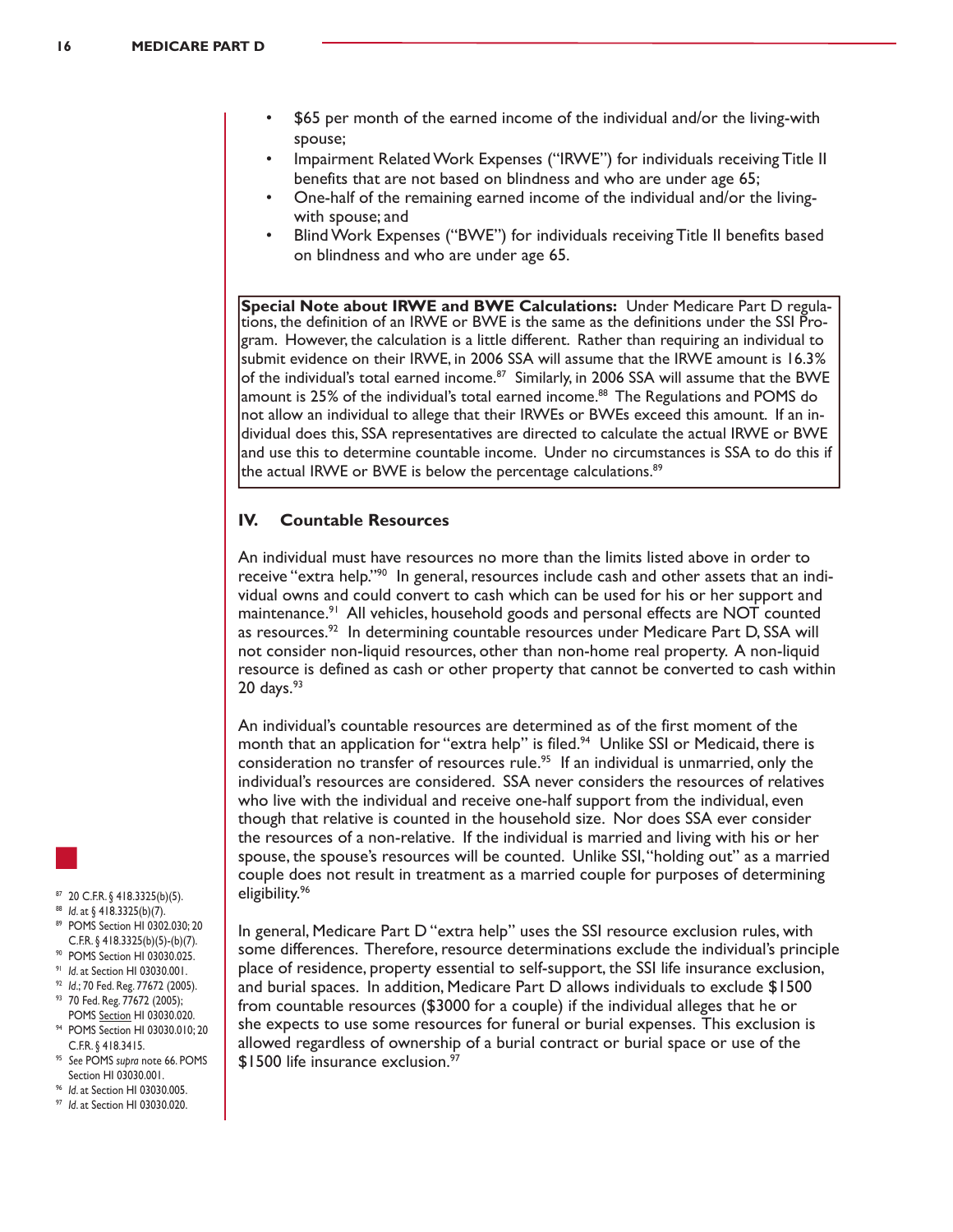#### **V. Appealing a "Extra Help" Application Denial**

If an individual's application for "extra help" is denied or the individual disagrees with the level of "extra help" granted, he or she has a right to file an appeal of this determination within 60 days of receiving notice (or later, with good cause).<sup>98</sup> This appeal request can be made in person at the local SSA office, by phone, by mail, or by fax. Individuals can also access form SSA-1021,Appeal of Determination for Help with Medicare Prescription Drug Plan Costs, on the internet and use this form to file the appeal. $^{99}$  The individual is entitled to a telephone hearing unless he or she indicates otherwise. In that case, the individual can have a case review.<sup>100</sup> If this appeal is denied, the only recourse is to file a lawsuit with the federal district court within 60 days of the appeal denial.<sup>101</sup>

**PART III**

# **Assisting the Individual in Understanding How Employment Income will Impact the Level of Financial Assistance or "Extra Help" Available Under Medicare Part D**

"Extra help" eligibility is determined by an individual's income and resources or eligibility for other needs based programs. Unlike other public benefits programs like SSDI or SSI,"extra help" eligibility is not necessarily determined on a month by month basis. Only certain "changes" will trigger an immediate change in "extra help" eligibility for individuals already receiving some level of "extra help" assistance.<sup>102</sup> Increases or decreases in income are NOT one of these changes. Rather, income changes are only considered during the time of a redetermination.<sup>103</sup> Therefore, in order to assess a person's eligibility for "extra help" assistance and any change that earned income will have on a person's eligibility for "extra help" assistance, accurately estimating the individual's annual income is key. What matters is when and what the change in income is during the relevant window when a redetermination occurs.

#### **I. Changes in Dual Eligible Status**

Once dual eligible status has been confirmed, this eligibility will not change for the relevant year.<sup>104</sup> No subsequent change in income, eligibility for Medicaid, change in household size, marriage or divorce should change this.<sup>105</sup> For example, if an individual met Medicaid spenddown in October of 2005 and attained dual eligible status, but never met spenddown in any month thereafter, he or she would still keep dual eligible status for the entire year of 2006.<sup>106</sup> Similarly, if an individual enrolled in Medicaid in February of 2006, he or she would attain dual eligible status for the rest of 2006 no matter how the financial situation changes throughout 2006.<sup>107</sup>

Dual eligible status must be re-established every year. For 2006, CMS and the states shared Medicaid enrollment lists throughout the entire second half of 2005. Anyone enrolled in Medicaid in this relevant period became a dual eligible. For 2007 and beyond, CMS will again seek information from the states on their Medicaid enrollees to make the dual eligible determinations during the prior year.

- <sup>98</sup> POMS Section HI 03040.001; 20 C.F.R. 418.3630.
- <sup>99</sup> *Id*.
- <sup>100</sup> *Id*.
- <sup>101</sup> POMS Section HI 03040.300; 20 C.F.R. § 418.3650.
- <sup>102</sup> 20 C.F.R. § 418.3120.
- <sup>103</sup> POMS Section HI 03050.010; 20
- C.F.R. § 418.3123.
- <sup>104</sup> *Id*. 42 C.F.R. § 423.773.
- 105 20 C.F.R. § 418.3115, 418.3120, and 418.3123.
- <sup>106</sup> *Id*. <sup>107</sup> *Id*.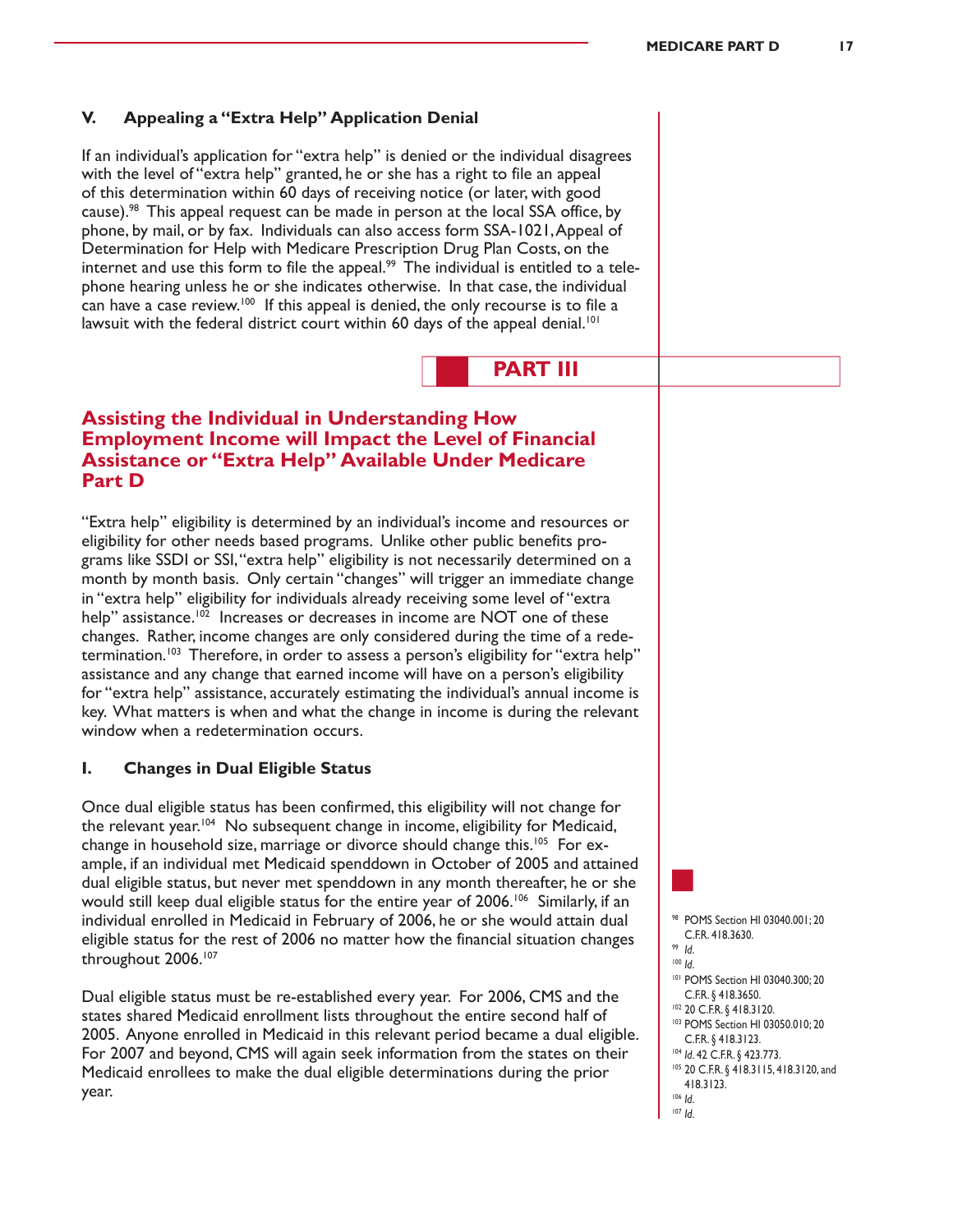For purposes of determining the impact of employment income on Medicare Part D benefits, BPAO/PABSS staff will need to analyze how employment income impacts Medicaid eligibility at the relevant time. In some cases, employment income will establish Medicaid Buy-In eligibility during the relevant month and, therefore, dual eligible status. In other cases, employment income could cause an individual to lose Medicaid eligibility during the relevant time frame, and, therefore, lose dual eligible status. In any case, BPAO/PABSS consumers must understand how employment income will impact current and subsequent dual eligibility determinations.

#### **II. Changes to QMB, SLMB, QI or SSI Beneficiaries Without Medicaid Status**

BPAO/PABSS staff have always advised individuals as to the impact of employment income on eligibility for the Medicare Savings Programs (or its impact on the SSI check for those with Medicare and without Medicaid). Now, the impact of employment income on these programs as it relates Medicare Part D "extra help" eligibility must also be factored into the analysis. The analysis is the same as that of the dual eligible, explained above. For example, if employment income causes a loss of QI status, the individual may also see a loss of automatic eligibility for "extra help" provided to QI's in the subsequent year. (Of course, the person can still apply for "extra help" through SSA.)

#### **III. Redeterminations of Other "Extra Help" Eligibility**

For those who apply for "extra help" and are determined eligible, redeterminations for "extra help" are not necessarily made or effective on a month-by-month basis. Instead, there are 6 "subsidy changing events:" marriage, divorce, death of a living-with spouse, annulment, separation, and separated spouses resuming cohabitation.<sup>108</sup> If one of these 6 events is reported to SSA, a subsidy redetermination is conducted and the change is effective the month after the month of the report. All other changes, including an increase or decrease in income or resources or change in household composition, are not effective until the following year.

Every year, SSA will conduct a certain number of scheduled redeterminations.<sup>109</sup> In every case, SSA must schedule a redetermination about a year after eligibility for "extra help" began. $110$ 

In addition to the above scheduled redeterminations, SSA will also conduct a redetermination on any individual who reports a change in income in August through December.<sup>111</sup> Because working individuals have an obligation to report income monthly for SSDI and SSI purposes, this redetermination process should pick up any reported changes in income at this time and make the adjustment in "extra help" eligibility for the following year.

- <sup>108</sup> 20 C.F.R. § 418.3120(b); POMS Section HI 03050.010. <sup>109</sup> 20 C.F.R. § 418.3125; POMS
- Section HI 03050.010. <sup>110</sup> 20 C.F.R. § 418.3125(b)(1);
- POMS Section HI 03050.010. <sup>111</sup> *Supra* note 109.
- <sup>112</sup> 20 C.F.R. § 418.3110 and; 3201; POMS Section HI 03050.010.
- <sup>113</sup> *See supra* note 52 and accompanying text. 42 C.F.R. §§ 423.772, and 418.3101; POMS Section HI 03020.015.
- <sup>114</sup> 20 C.F.R. § 418.3123; POMS Section HI 03050.010.

**Important Note:** Individuals may apply for extra help or attain dual eligible and other deemed eligible status at any time.<sup> $112$ </sup> Eligibility is effective as of the date of application or the effective date of eligibility for Medicaid or Medicare Savings Programs.<sup>113</sup> None of these changes require the individual to wait until the following January to become effective. The only changes that are not effective until the following January are the loss of a subsidy altogether or movement from partial "extra help" to full "extra help" and visa versa for individuals who must apply.<sup>114</sup>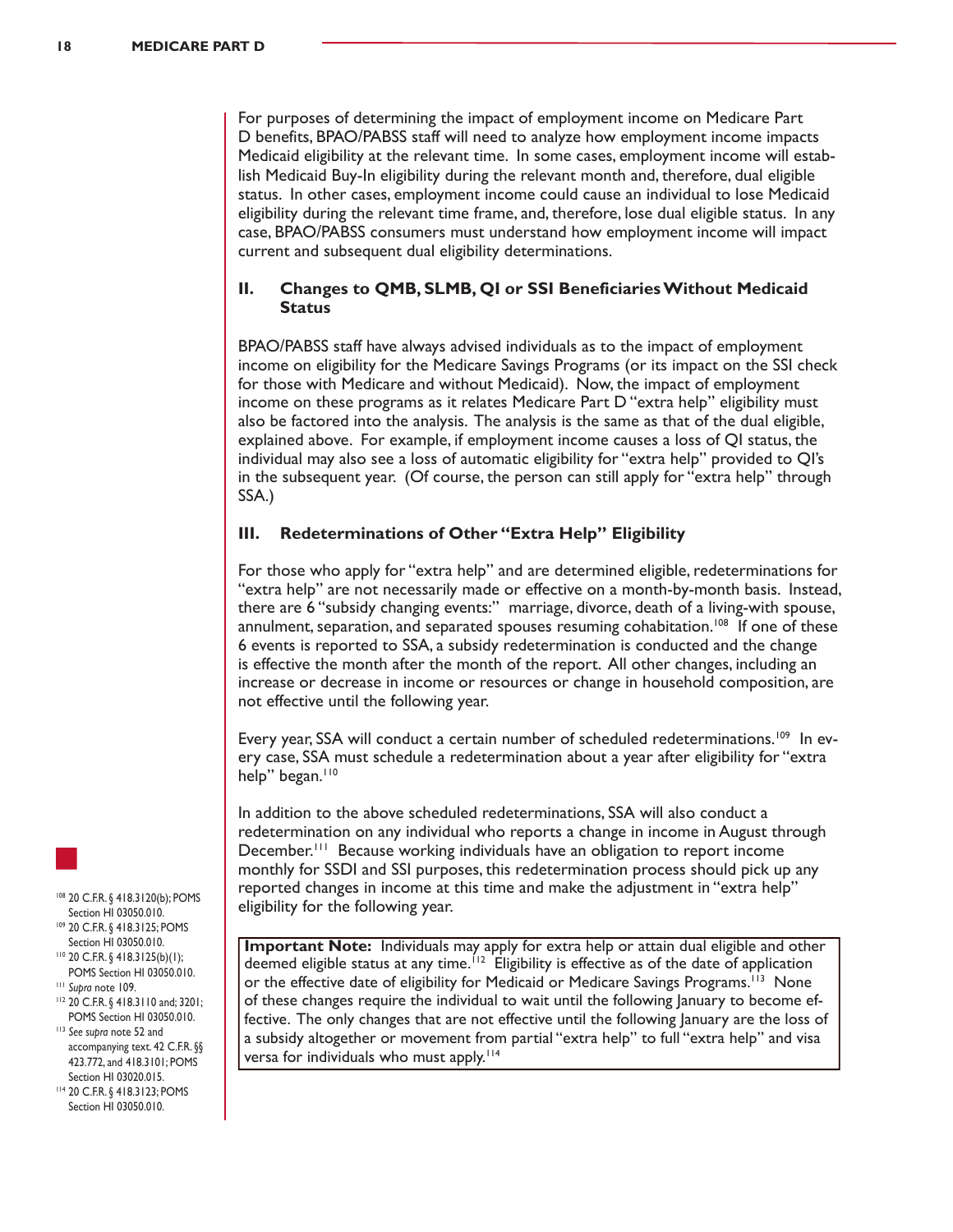# **Part IV**

# **Assisting the Individual in Understanding the Interaction of the SSA Work Incentives with Medicare Part D**

#### **I. The Impact of Medicare Part D on Drug-Related IRWEs**

Prior to implementation of Medicare Part D, some SSDI beneficiaries who work did not have access to any public prescription drug program. These individuals paid for their prescription drugs on their own. In many instances, those drug expenses were established as an Impairment RelatedWork Expense or "IRWE" and excluded from countable income for SSDI purposes.<sup>115</sup> Utilization of Medicare Part D may have an impact on this IRWE and eligibility for an SSDI check.

For example, prior to implementation of Part D, Julie works and earns \$1000 per month in gross income. She spends approximately \$200 per month on prescription drugs. Working with her benefits planner, SSA agreed that this \$200 per month is an IRWE. Therefore, her countable income is below the Substantial Gainful Activity (SGA)<sup>116</sup> amount and she is allowed to keep her SSDI check of \$600 per month.

Under Medicare Part D, her income and assets make her eligible for full "extra help." If she accesses her medications through Part D, she will no longer pay \$200 per month for her prescriptions. Her monthly drug bill will dramatically decrease to only \$2 and \$5 co-payments as long as her drugs are included on the formulary of the drug plan that she chooses. In turn, her IRWE will no longer be calculated at \$200 per month. Therefore, Julie must make an important choice about how she will access her medications under Medicare Part D, if at all.

#### **II. Subsidy or Special Conditions and Unincurred Business Expenses**

Countable income for Medicare Part D purposes will include any income that SSA has determined is a subsidy, special condition, or unincurred business expense just as it would under SSI rules.<sup>117</sup> Because of this, individuals utilizing these work incentives will now have two countable incomes, one for SSDI purposes and one for Medicare Part D "extra help" purposes. As a result, establishment of a subsidy, special condition, or unincurred business expense should now be analyzed for its impact on Medicare Part D "extra help" purposes.

For example, prior to implementation of Part D, Jim works and earns \$1000 per month. Working with the benefits planner, he established with SSA that he works at 70% of the productivity of the rest of the workers in his position. Therefore, his countable income for SSDI purposes is \$700. His SSDI check is \$800 and he continues to receive a check because his countable income is below SGA.

In this situation, Jim does not qualify for "extra help" because his countable income is too high. Without the subsidy, he would lose his SSDI check at some point and would qualify for "extra help." The BPAO/PABSS staff should now provide Jim with information on how the subsidy impacts his "extra help" eligibility. By doing this, Jim can make an informed choice on whether to continue to utilize the subsidy work incentive.

- <sup>115</sup> POMS Section DI 10520.000; 20 C.F.R. § 404.1576.
- <sup>116</sup> POMS Section DI 24001.001; 20 C.F.R. § 404.1572.
- <sup>117</sup> POMS Section DI 10505.010 (subsidy); 20 C.F.R. § 404.1574 (subsidy); POMS Section DI 55055.001 (unincurred business expense); 20 C.F.R. § 404.1575 (unincurred business expense).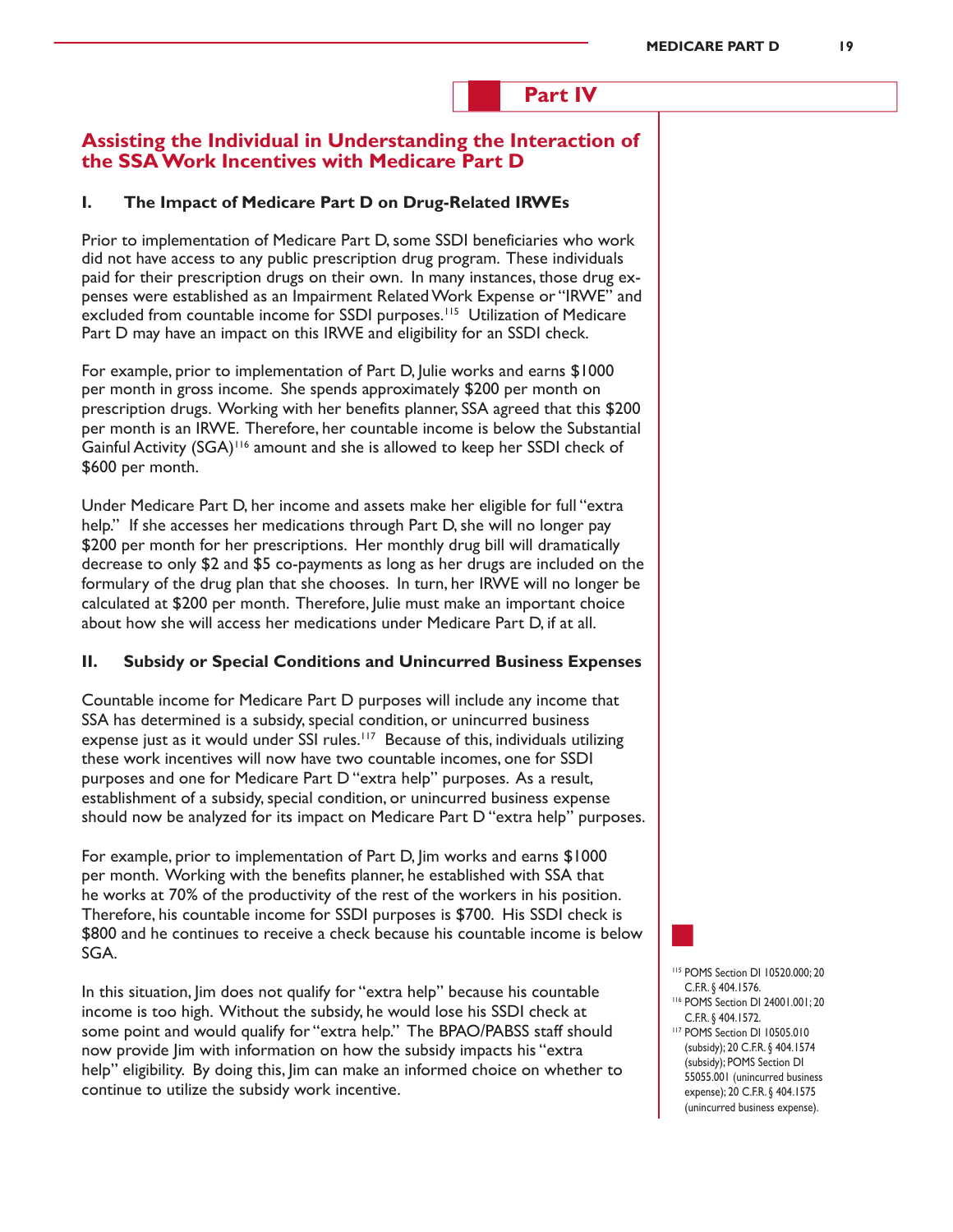#### **III. The Trial Work Period and Grace Period**

Earned income is counted in making an "extra help" determination even if the person is in their Trial Work Period or Grace Period. Because timing is so important in "extra help" determinations, when the Trial Work Period and Grace Period begin and end become important in determining current or future "extra help" eligibility.<sup>118</sup> In some cases, an individual may lose eligibility for "extra help" at some point during the TrialWork Period and regain eligibility after the Grace Period has ended and the SSDI check is no longer received. Benefits advice analysis should now include an explanation on how the TrialWork Period and Grace Period interact with Part D "extra help" eligibility in order to give the customer a full picture of the various changes that may occur during this time.

#### **IV. Medicaid Buy-In Programs**

Enrollment in a Medicaid Buy-In program confers dual eligible status on an individual.<sup>119</sup> Therefore, Medicaid Buy-In programs play an even more important role in the work incentive landscape. For some individuals, employment income will now allow them to access a level of Medicare Part D "extra help" that they would otherwise not receive. For example, an individual with an SSDI check of \$1300 per month and no other income or assets will not receive any "extra help" in paying Part D drug expenses. However, if this individual began working and qualified for the state Medicaid Buy-In program, he would qualify for the dual eligible's extra help even though he now has an even higher monthly income.

Prior to implementation of Part D, some individuals accessed Medicaid Buy-In programs because of their prescription drug coverage. Now,some of these individuals may believe Medicaid Buy-In enrollment is unnecessary for them because Medicare Part D provides prescription drug coverage. Before dis-enrolling from a Medicaid Buy-In program, the individual must consider two important factors. First, there are other services that state Medicaid programs cover that are not covered by Medicare. The individual will lose access to these services if he or she dis-enrolls from the Medicaid Buy-In program. Second, unless otherwise qualified for Medicaid, a person risks losing his or her dual eligible status under Medicare Part D in the subsequent year by dis-enrolling from the Medicaid Buy-In program.

## **Part V**



<sup>121</sup> *Id*. at 1860D-4(b)(3).

# **Assisting the Individual in Understanding How to Manage His or Her Part D Benefit to Assure Coverage of Needed Medications**

Medicare beneficiaries have the choice of many different PDPs, with the prescription drugs covered and their level of coverage varying. For many BPAO/PABSS consumers, uninterrupted access to prescription drugs is a very important component of their efforts to return to work. Therefore, BPAO/PABSS staff must have a working knowledge of how to navigate through this complex benefits system in order to assist their individuals in accessing needed medications to the greatest extent possible. In order to gain this working knowledge, BPAO/PABSS staff must understand the basic requirements that PDPs must follow, including the benefits management tool rules<sup>120</sup> and formulary requirements.<sup>121</sup> This will allow BPAO/PABSS staff to explain to beneficiaries what they can expect from their PDPs. In addition, BPAO/PABSS staff should be able to advise beneficiaries on the most effective strategies for accessing needed prescription drugs through switching plans or filing an exception.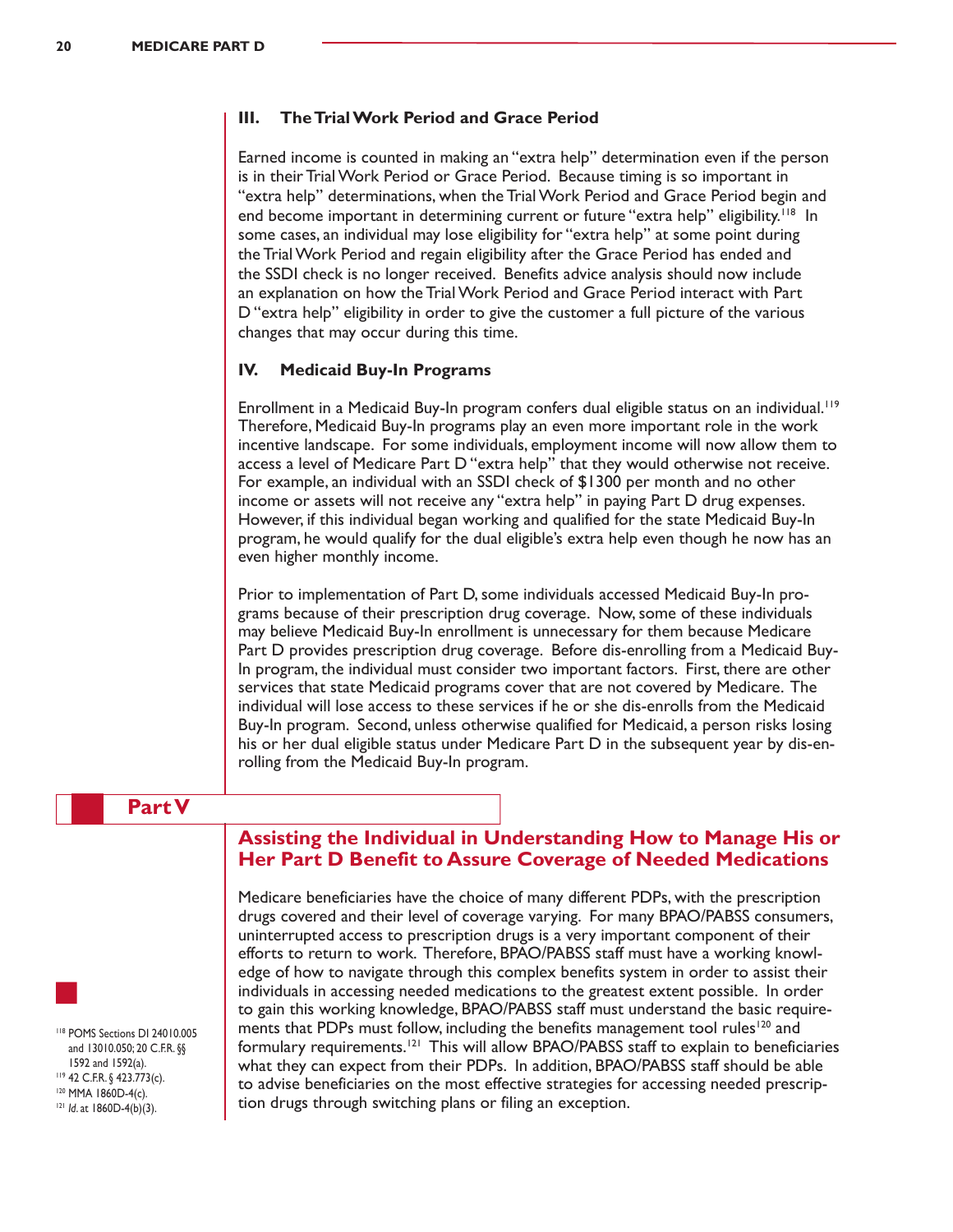#### **I. The PDP Benefits Management Tools**

The PDPs are allowed to utilize benefit management tools, which attempt to steer participants into using certain medications.<sup>122</sup> Benefit management tools are rules put in place by the PDPs that limit access to a particular drug. In choosing a drug plan, individuals must not only check to see if their drug is on a PDP's formulary, but they must also check to see what types of benefits management tools are attached to that drug.

Benefit management tools help PDPs control their costs by allowing them to maintain some measure of control over drug access. Authorized benefit management tools include: step therapy, tiered co-payments, prior authorization, or generic substitutions.

- **Step therapy** is a process under which the PDP requires an individual to prove that a preferred drug is not as effective before allowing the individual to access their requested drug.<sup>123</sup>
- **Tiered co-payments** allow PDPs to attach higher co-payment prices to particular drugs.<sup>124</sup> In general, tiered co-payments will only impact those individuals without "extra help" in paying their drug costs.
- **Prior authorization** is a process under which the PDP requires that an individual secure approval from the PDP before the individual can access certain medications.<sup>125</sup>
- **Generic substitution** allows a PDP to require that an individual access only the generic version of a particular drug.

CMS has placed some limits on how a PDP may utilize benefit management tools. In particular, CMS has identified six categories of drugs (described below), which PDPs must ensure reasonable access to for all Medicare Part D beneficiaries.

#### **II. Basic Formulary Requirements**

Overall, PDPs are required to carry two drugs in each of 203 identified therapeutic categories.<sup>126</sup> Formulary changes are allowed as long as enrollees are provided with 60 days notice of the change.<sup>127</sup> Changes can include things like moving a particular drug to a higher or lower co-payment tier, adding benefit management tools to a particular drug, or dropping the drug from the formulary altogether.

Every PDP is required to carry "all or substantially all" of the drugs in six specific categories:

- 1. Anticonvulsants;
- 2. Antiretrovirals (HIV/AIDS);
- 3. Immunosuppressants;
- 4. Antidepressants;
- 5. Antipsychotics; and
- 6. Antineoplastics.<sup>128</sup>

<sup>122</sup> *Id*. at 1860D-4(c).

- <sup>123</sup> 70 Fed. Reg. 4299.
- 124 42 C.F.R. § 423.4.
- 125 70 Fed. Reg. 4233, 4277 and 4326.
- <sup>126</sup> 42 C.F.R. § 423.120(b)(2).
- 127 *Id.* at § 423.120(b)(5)(i)(A). <sup>128</sup> *See* Guidance from CMS regarding this requirement *available at* http://www.cms.hhs. gov/PrescriptionDrugCovContra/ Downloads/FormularyGuidance AllorSubA11.pdf.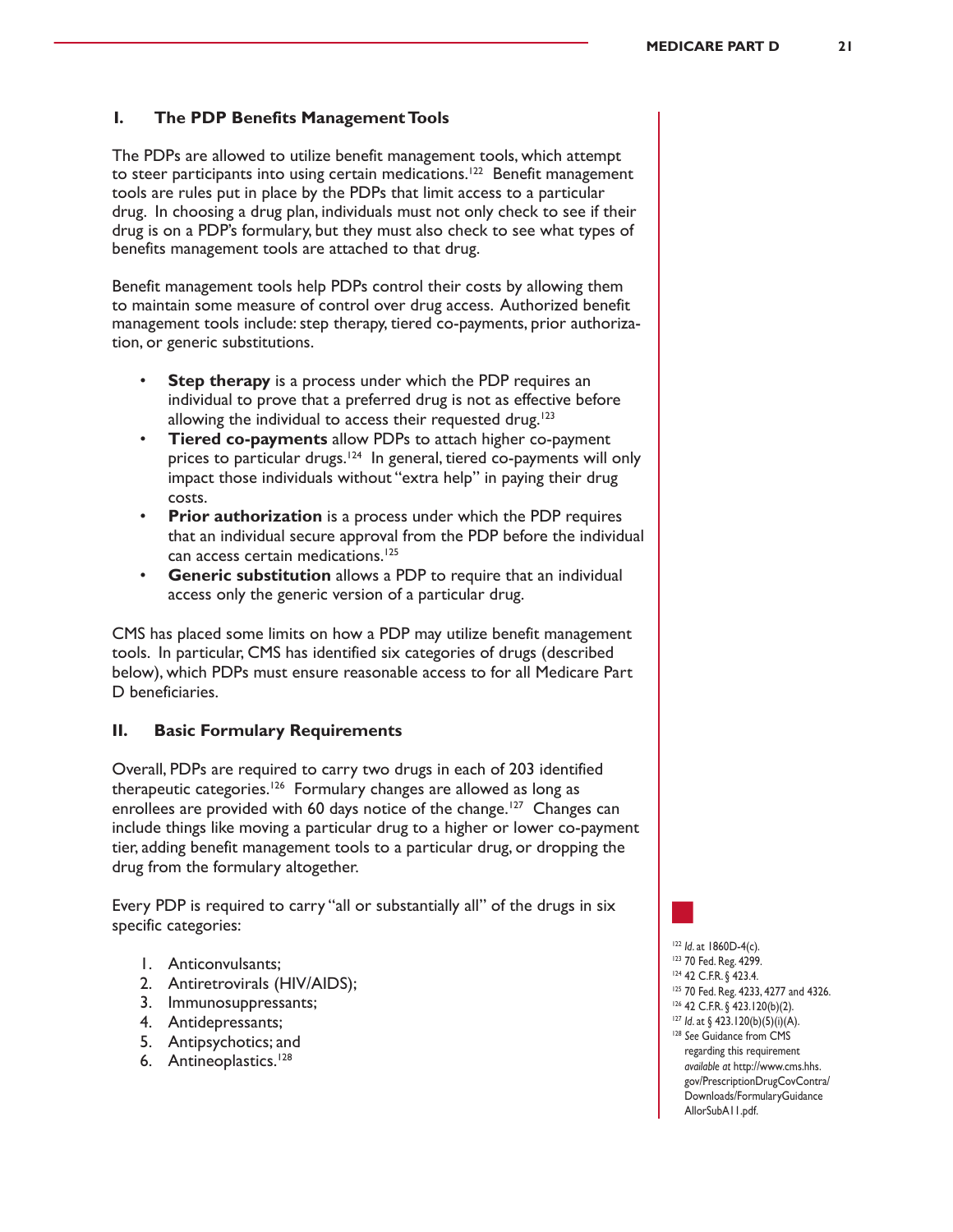"All or substantially all" includes those drugs approved by the FDA and available in January 2006. If a PDP chooses to leave one of the drugs in these classes off of its formulary, the burden is on the PDP to provide clinical documentation to justify this decision. CMS will provide further guidance in the future as to the inclusion requirements of drugs approved and available after January 1, 2006.<sup>129</sup>

If an individual is stabilized on a drug in one of the categories listed above prior to enrollment in a plan, a PDP should not utilize benefit management tools like prior authorization or step therapy with that individual, absent extraordinary circumstances.<sup>130</sup> However, if the individual is a "new start" and is not stabilized on the drug, PDPs are free to utilize benefit management tools. For example, each drug plan may be required to carry a specific antidepressant. If the beneficiary is a "new start" on this antidepressant, the PDP may still require that an individual try the generic version of this antidepressant before he or she will be allowed access to the name brand antidepressant. In contrast, if the individual was stabilized on this particular antidepressant prior to enrollment, the PDP cannot utilize generic substitution.

CMS has distributed guidance that provides even further protection against benefit management tools for antiretroviral medications. For these drugs, CMS has stated that prior authorization and step therapy are not "employed in widely used, best practice formulary models" for even those individuals using the antiretroviral for the first time or without stabilization. Therefore, in approving PDP formularies, CMS has shown a propensity to reject formularies that do not allow unfettered access to antiretroviral medications.

CMS will approve certain exceptions to the benefit management restrictions explained above. In particular:

- Iressa is not required to be included on formularies.
- Fuzeon must be listed on formularies but may require prior authorization for new users.
- All formularies must include either escitalopramor or citalopram.
- Fosphenytoin may be left off formularies.
- Formularies are not required to include: all medication dosages, extended release products, or multi-source brands of identical molecular structure.131

#### **III. Changing Plans**

While the PDP formularies will cover a wide variety of prescription drugs, it is possible that a beneficiary will enroll or be enrolled into a plan that is not meeting his or her needs. In addition, because plans can change so long as consumers are given 60 days notice,a PDP may provide notice of a change that results in the beneficiary not receiving a needed medication.  $132$  In these cases, certain individuals will have the option to disenroll from the plan.

Dual eligibles and Medicare Savings enrollees are allowed to change PDPs every month. Additionally, all enrollees have the option to switch plans once before May 15, 2006. Therefore, in some cases, if a PDP is no longer working for an individual or is about to change its formulary in a way that will negatively impact the individual, he or she can simply switch to another plan that better meets his or her needs.

<sup>129</sup> *Id*.

<sup>130</sup> *See* CMS guidance on *All or Substantially All*, *available at* http://new.cms.hhs.gov/ PrescriptionDrugCovContra/ Downloads/FormularyGuidance AllorSubAll.pdf. <sup>131</sup> *Id*.

132 42 C.F.R. § 423.120.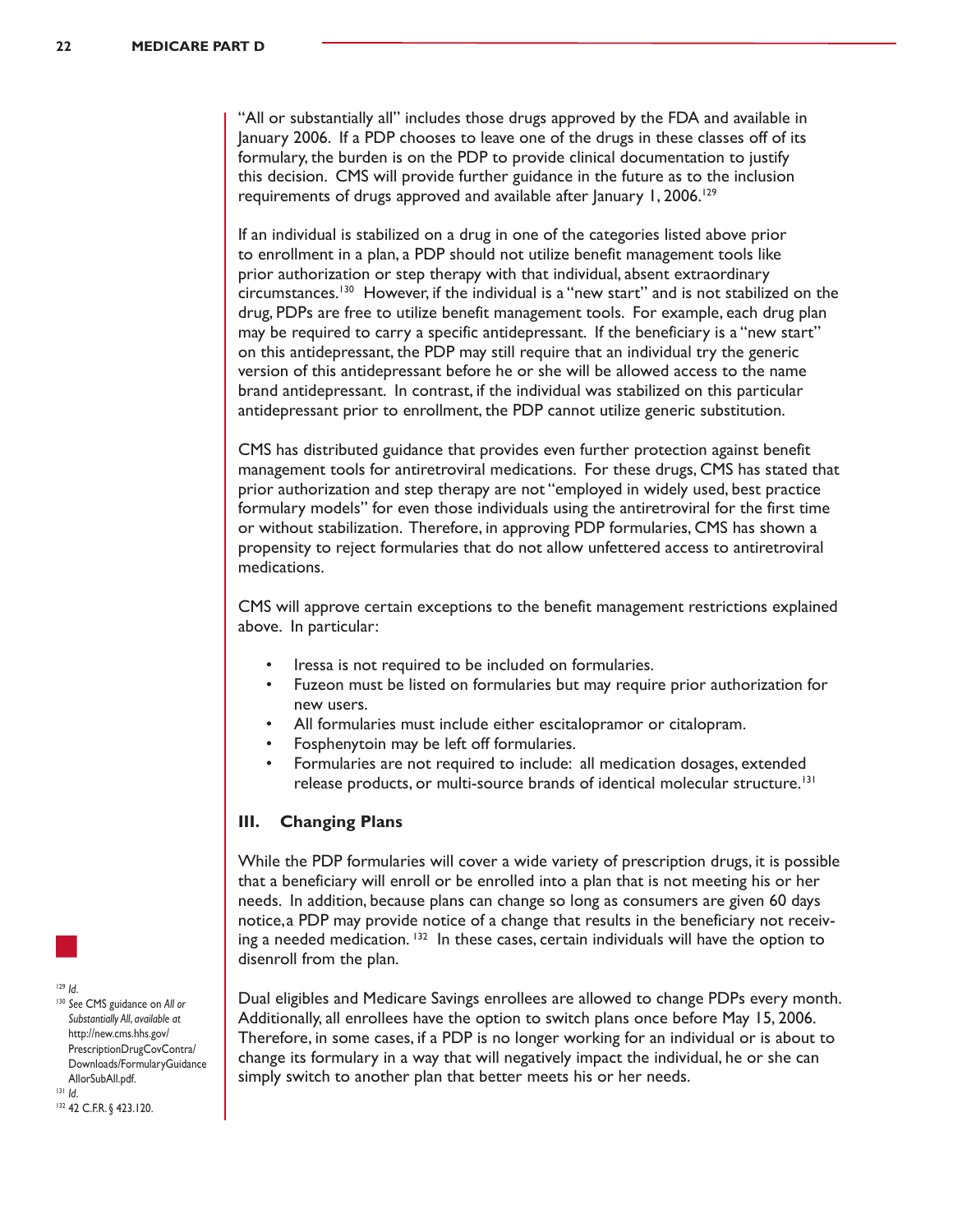#### **IV. Exceptions Process**

Every PDP is required to have a process under which beneficiaries can request "exceptions" to the formulary coverage provided by the PDP.<sup>133</sup> There will generally be two types of exceptions: a request to provide a particular drug that is not on the formulary or a request that the PDP waive certain requirements (benefits management tools, higher tier co-payments) in accessing a drug. An individual is only allowed one exception per drug. The PDP may not require the enrollee to request another exception during the remainder of the enrollment period. At its option, the PDP may choose to continue coverage into a subsequent plan year.<sup>134</sup>

It is a good practice for individuals to review the bases for exceptions listed under their particular PDP.<sup>135</sup> In general, reasons for granting an exception could include proof that the non-preferred drug a beneficiary has been prescribed is medically necessary, or that the preferred drug equivalent would not be as effective for them or could cause them to have an adverse reaction. In each exceptions case, supporting documentation from a doctor is essential.

The exceptions process begins with the Request for a Coverage Determination. This Request should be submitted in writing, with supporting documentation from a doctor. Until this supporting documentation is received, no coverage determination is required. The decision time frames differ depending on whether the request is made under the standard process or an expedited process. Beneficiaries have the right to request an expedited process when necessary.

Under the standard process, the PDP has 72 hours to make a determination.<sup>136</sup> If the initial determination is negative, the individual may file an appeal (the first level of appeal) within 60 days.<sup>137</sup> Once the first level of appeal is filed, the PDP must make a redetermination within  $7$  days.<sup>138</sup> If this redetermination is a denial, the individual has 60 days to file a reconsideration before an Independent Review Entity (the second level of appeal).<sup>139</sup> The Independent Review Entity must also make a decision within 7 days. If the reconsideration is denied, the individual can attempt a third level of appeal before an Administrative Law Judge ("ALJ").<sup>140</sup> This appeal must also be filed within 60 days and the amount in controversy must be at least \$100 in 2006 (and adjusted annually by the Secretary of the Department of Health and Human Services).<sup>141</sup> There is no statutory deadline for a decision from the ALJ. If the ALJ denies the exception, the next level of appeal must be filed within 60 days before the Medicare Appeals Council.<sup>142</sup> If denied at this level, the individual has 60 days to file a case with the Federal District Court.<sup>143</sup> To file with the Federal District Court, the amount in controversy must be \$1050 in 2006 (and adjusted annually as described above).<sup>144</sup>

Under the expedited process, the PDP has 24 hours to make a determination.<sup>145</sup> If this initial determination is negative, the individual may file an appeal (the first level of appeal) within 60 days.<sup>146</sup> This redetermination must be decided within 72 hours.<sup>147</sup> If this redetermination is a denial, the individual has 60 days to file a reconsideration before an Independent Review Entity (the second level of appeal). The Independent Review Entity must also make a decision within 72 hours.<sup>148</sup> Thereafter, the expedited process follows the same procedure as the standard process.

 *Id*. at § 423.562(a)(1)(ii). *Id.* at § 423.578(c)(4)(i)(C). 135 PDPs are required to provide a detailed description of grievance procedures. 42 C.F.R. § 423.128(b)(7). 136 42 C.F.R. § 423.568(a). *Id*. at § 423.582. *Id*. at § 423.590(a). *Id*. at § 423.600. *Id*. at § 423.610. <sup>141</sup> *Id*. *Id*. at § 423.620. *Id*. at § 423.630. *Id*. at § 423.630(a)(2) *Id*. at § 423.572(a). *Id*. at § 423.600. *Id.* at § 423.590(d)(1).

148 *Id.* at §§ 423.590 and 600.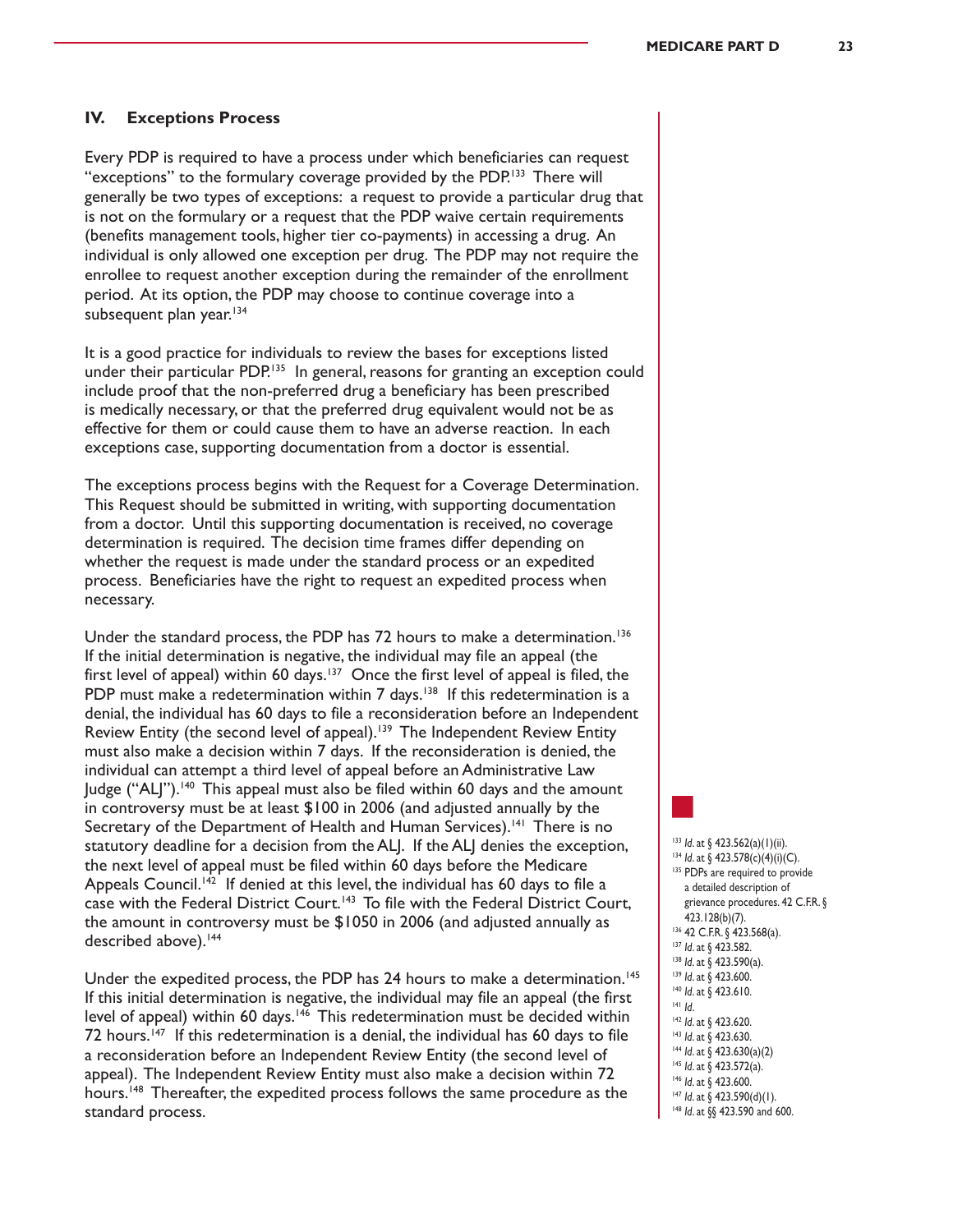# **PART VI**

# **Assisting the Individual in Making an Informed Choice About Picking a Prescription Drug Plan**

#### **I. Initial Enrollment Periods, Special Enrollment Periods, and the Annual Coordinated Election Period**

Enrollment in Medicare Part D is optional. For those automatically enrolled into a PDP, there is always the option to disenroll. For everyone else, participation in this program is voluntary. However, absent "creditable" coverage (explained above), there is a premium penalty for choosing not to enroll in Medicare Part D during a person's initial enrollment period or an applicable special enrollment period. That premium penalty is equal to 1% of the national benchmark premium amount in the current year for every month in which the person was not enrolled into Medicare Part D.<sup>149</sup> Over time, this premium penalty could add significant costs to Medicare Part D for a lifetime if or when the individual does decide to join. "Extra help" will pay 80% of the penalty for 60 months and then 100% of the penalty thereafter. <sup>150</sup>

The initial enrollment period for individuals eligible for Part D as of January 2006 is November 15, 2005 through May 15, 2006.<sup>151</sup> For those eligible for Part D as of February 2006, the enrollment is from November 15, 2005 to May 31, 2006. For anyone eligible in March 2006 or later, the initial enrollment period is the 7 month period surrounding their eligibility date, just as it is under Medicare Part B.<sup>152</sup>

After this initial enrollment to start the Program, Medicare Part D will have an annual coordinated election period from November 15 to December 31 of each year.<sup>153</sup> Remember, those who are dual eligibles, Medicare Savings Program enrollees, or SSI beneficiaries without Medicaid can change plans monthly. Those without this status are only allowed to change plans during this annual coordinated election period or a special enrollment period, explained below.<sup>154</sup>

In limited circumstances, individuals will be able to change plans or enroll into a Part D plan during a special enrollment period.<sup>155</sup> The time frames of this period vary, depending on the circumstances warranting a special enrollment period. Those circumstances include: change in residence, current dual eligibility or individuals who lose their dual eligible status, contract violations by the PDP, non-renewals or terminations of the PDP contract with CMS, involuntary loss of creditable coverage, not adequately informed of creditable coverage, an error by a federal employee, or other exceptional circumstances.<sup>156</sup>

#### **II. Factors to Consider in Choosing a Prescription Drug Plan**

It is not the role of the BPAO/PABSS Projects to choose the "right" PDP for individuals. In fact, in many cases, there is no one "right" PDP. There may be several PDPs that will allow the individual to access needed medications. There may be no plan that covers all of the individual's needed medications in the way that the individual wants. It depends on many factors and the preferences of individuals.

149 42 C.F.R. §§ 423.286(d)(3) and

- 423.46. <sup>150</sup> *Id*. at 42 C.F.R. § 423.780(e). On phone conferences, CMS staff have indicated that the premium penalty assistance will be extended to those with partial "extra help."
- <sup>151</sup> 42 C.F.R. § 423(a)(1). Extensive enrollment guidance is also available from the Centers for Medicare and Medicaid Services, *PDP Guidance Eligibility, Enrollment and Disenrollment,* http://www. cms.hhs.gov/pdps/PDP\_enrollm entguidance+exhibit\_final\_8-29- 05.pdf.
- <sup>152</sup> 42 C.F.R. § 423.38(a)(2) and (3). <sup>153</sup> 42 C.F.R. § 423.38(b)(2).
- 154 In 2006 only, individuals who are not dual eligibles, Medicare Savings Program enrollees, or SSI beneficiaries without Medicaid will be able to change plans once between January 2006 and May 15, 2006, the end of the initial enrollment period. 155 42 C.F.R. § 423.38(c).

<sup>156</sup> *Id*.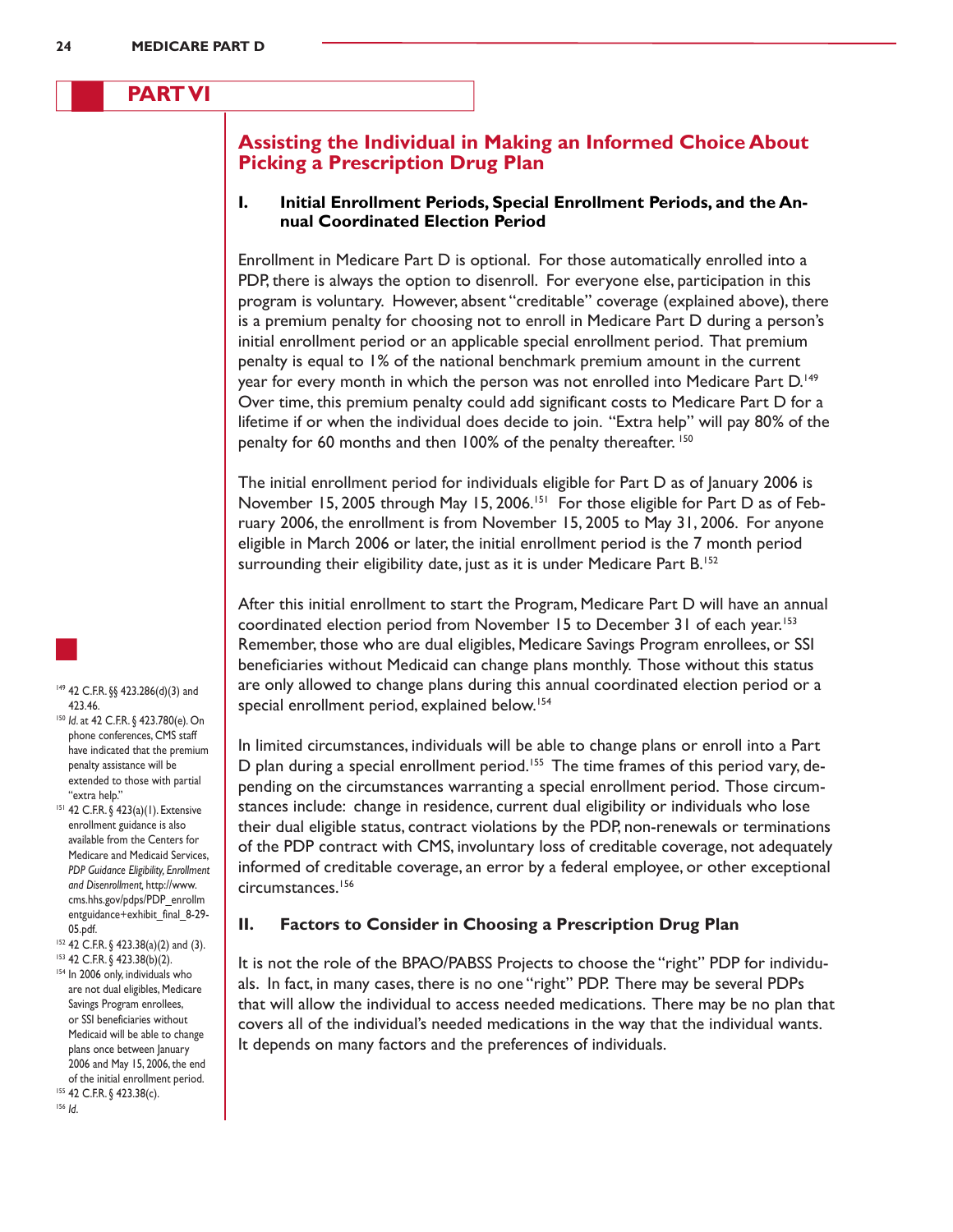Although BPAO/PABSS Projects will not be choosing PDPs for customers, staff should be able to assist customers in making informed decisions on which PDP to choose. In order to do this, BPAO/PABSS staff can provide the individual with a better understanding of what considerations must be taken into account before choosing a PDP. The guidance will be very different depending on the level of "extra help" provided to the individual under Medicare Part D. For those with full "extra help," the financial considerations may not be as important. For those with no "extra help," financial considerations may be paramount.

Those who receive full "extra help" (dual eligibles, Medicare Savings Program recipients, SSI beneficiaries without Medicaid, and those who applied and were found eligible for full subsidy "extra help"), should consider the following questions in choosing a PDP:

- Are all of my drugs on the formulary?
- What benefit management tools are attached to my drugs?
- Do I want to consider a higher priced premium plan with better coverage?
- Is my pharmacy included or is this even important to me?
- Am I qualified for my state's SPAP and is it coordinating with the plan? (for those with SPAPs that will cover non-formulary or Medicare Part D excluded drugs)

Those who receive partial or no "extra help" should consider the following questions in choosing a PDP:

- Are all of my prescription drugs included in the plan's formulary?
- What are the benefit management tools used by the plan?
- What premium am I willing to pay?
- What is the deductible?
- What are the co-payments attached to my drugs?
- Is my pharmacy coordinating with the plan and if not, is that important to me?
- Am I qualified for my state's SPAP and is it coordinating with the PDP?

#### **III. How to Choose and Enroll in a Prescription Drug Plan**

There are several resources available to assist individuals in choosing a drug plan. The most common method for accessing information on particular plans is through the plan finder system on the website www.medicare.gov. This system allows an individual to submit his or her particular medications to see how they are covered on the plans available in his or her area. For those not comfortable using a computer, the toll-free 1-800-MEDICARE (1-800-633-4227) phone operators will assist an individual in getting more information on plans by utilizing the plan finder system for the individual. In addition, individual plans may have websites with information on their particular plans and/or they have the formulary and its rules available in writing. Individual PDPs also have operators available to answer particular beneficiary questions, including information on the formulary and its rules.

To enroll in a PDP, individuals have several choices. Through CMS, individuals may sign up at www.medicare.gov or by calling 1-800 MEDICARE (1-800-633- 4227). Individuals can also contact the company offering the PDP they want to enroll in and ask them to send a paper application. This would then need to be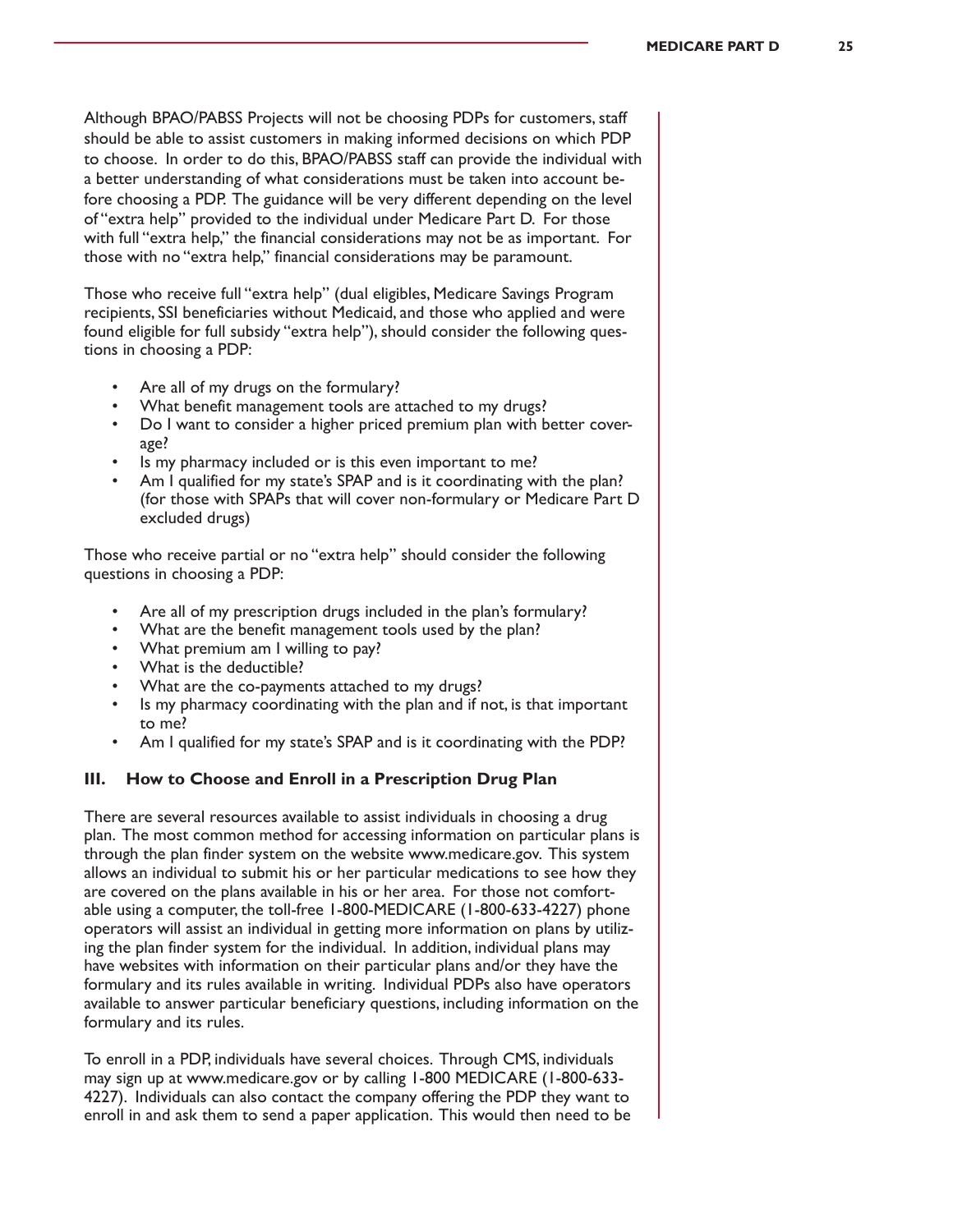faxed or mailed to the company for processing. Drug company sponsors also generally maintain websites where individuals can enroll on-line. When enrolling, individuals should be aware that enrollment is not immediate and it also takes time before a prescription drug card will reach them. If an individual needs to utilize the plan prior to receipt of the card, he or she should contact the plan to find out what information needs to be provided to the pharmacy.

# **Conclusion**

With its implementation, Medicare Part D joins the list of the myriad of public benefits programs that may be impacted by employment. As such, it should be added the list of factors that must be considered to make an informed decision about employment. Because of Medicare Part D's complexity and newness, individuals eligible for this Program will be turning to BPAO and PABSS Projects for guidance and assistance. The role of the BPAO and PABSS Projects is always to inform individuals about this and other public benefits programs as they relate to employment. By assisting individuals in the 6 areas presented in this brief, the BPAO and PABSS Projects will continue their roles as benefits advisors and benefits management experts. This will help them ensure that individuals have all of the information they need to make informed decisions about work and navigating the public benefits systems.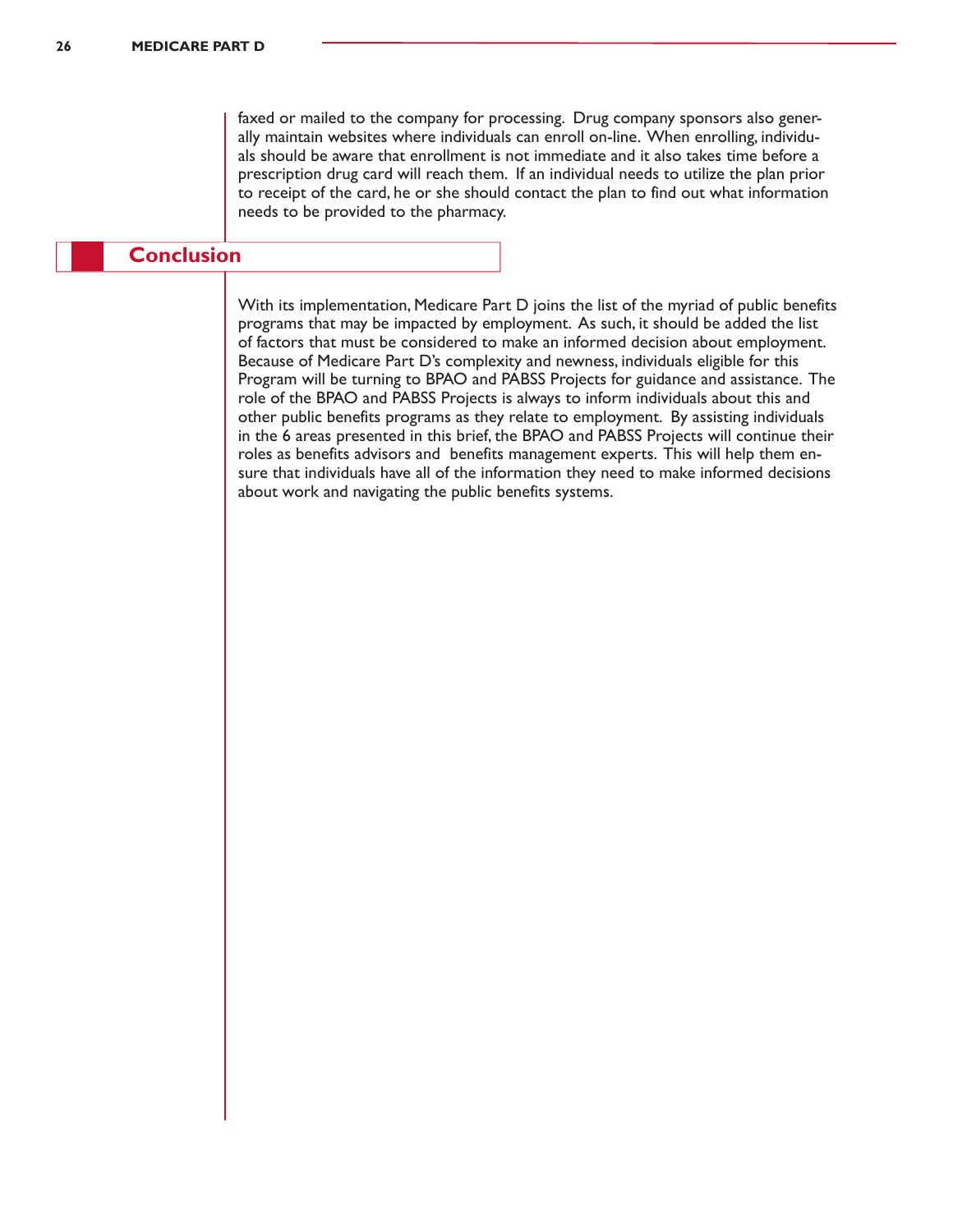# **My Notes on Translating this to Practice:**

**My State Contacts:**